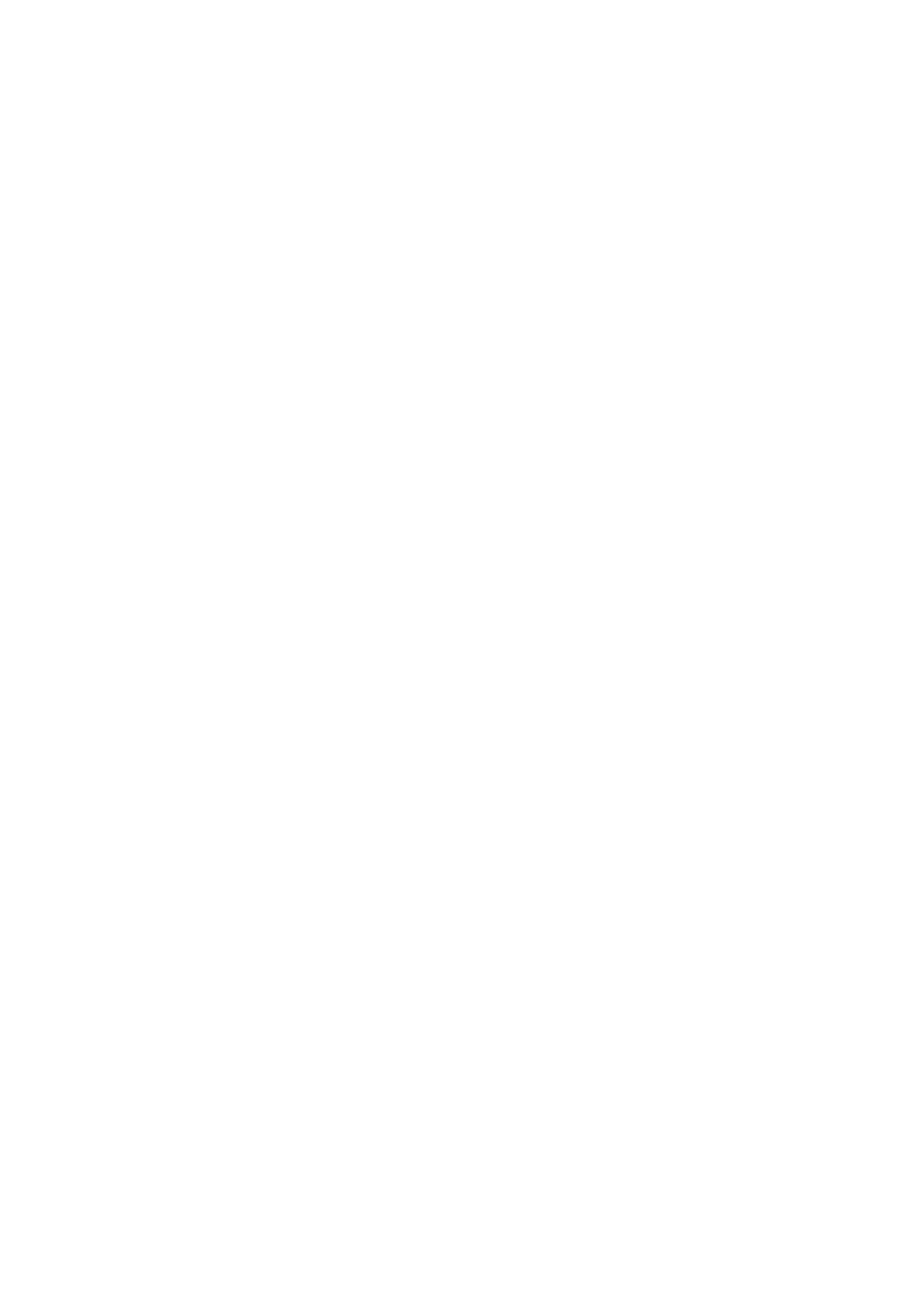## **Contents**

| 1. |      |                                                                                                                                                              |  |  |  |
|----|------|--------------------------------------------------------------------------------------------------------------------------------------------------------------|--|--|--|
| 2. |      |                                                                                                                                                              |  |  |  |
|    | 2.1. |                                                                                                                                                              |  |  |  |
|    | 2.2. |                                                                                                                                                              |  |  |  |
|    |      | Recommendation 1: Add specific measurable, assessable, reportable                                                                                            |  |  |  |
|    | 2.3. |                                                                                                                                                              |  |  |  |
|    |      | Recommendation 2: Establish thresholds for mandatory assessment and                                                                                          |  |  |  |
|    |      |                                                                                                                                                              |  |  |  |
|    |      | Recommendation 4: Establish consequences for non-compliance 6                                                                                                |  |  |  |
|    |      |                                                                                                                                                              |  |  |  |
|    | 2.4. | The Standard should be easy to learn about, understand, and comply with  7                                                                                   |  |  |  |
|    |      |                                                                                                                                                              |  |  |  |
|    |      | Recommendation 7: Refactor the Standard to make it clearer, adding best<br>practice and case studies, and taking note of specific feedback in Appendix C.  7 |  |  |  |
|    |      |                                                                                                                                                              |  |  |  |
| 3. |      |                                                                                                                                                              |  |  |  |
|    |      |                                                                                                                                                              |  |  |  |
|    | 1.   |                                                                                                                                                              |  |  |  |
|    | 2.   |                                                                                                                                                              |  |  |  |
|    | 3.   | Should it be a Digital Service Design Standard, or just a Service Design                                                                                     |  |  |  |
|    | 4.   | Service design is a relatively new discipline, and it can be difficult to get                                                                                |  |  |  |
|    | 5.   |                                                                                                                                                              |  |  |  |
|    | 6.   |                                                                                                                                                              |  |  |  |
|    | 7.   | Priority will be low unless there are consequences for not complying  10                                                                                     |  |  |  |
|    | 8.   |                                                                                                                                                              |  |  |  |
|    | 9.   |                                                                                                                                                              |  |  |  |
|    | 10.  |                                                                                                                                                              |  |  |  |
|    | 11.  |                                                                                                                                                              |  |  |  |
|    | 12.  |                                                                                                                                                              |  |  |  |
|    | 13.  | Senior- and middle-managers need to buy in to the Standard 11                                                                                                |  |  |  |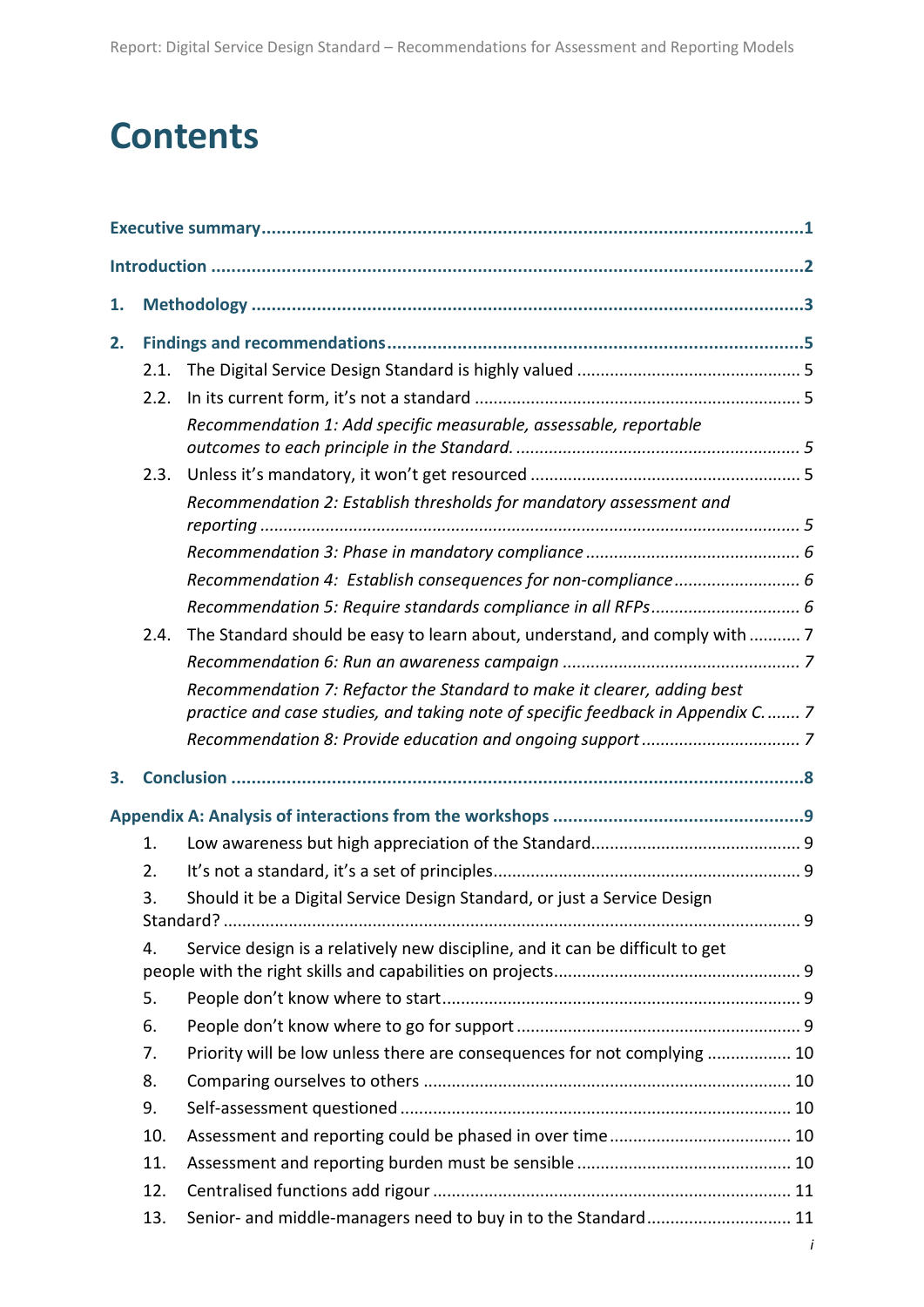|  | 14.                                                                             | Standard compliance should be specified in Requests for Proposals (RFP's) 11  |  |  |  |
|--|---------------------------------------------------------------------------------|-------------------------------------------------------------------------------|--|--|--|
|  |                                                                                 |                                                                               |  |  |  |
|  | 1.                                                                              |                                                                               |  |  |  |
|  | 2.                                                                              |                                                                               |  |  |  |
|  | 3.                                                                              |                                                                               |  |  |  |
|  | 4.                                                                              |                                                                               |  |  |  |
|  | 5.                                                                              |                                                                               |  |  |  |
|  | 6.                                                                              |                                                                               |  |  |  |
|  | 7.                                                                              |                                                                               |  |  |  |
|  |                                                                                 |                                                                               |  |  |  |
|  |                                                                                 |                                                                               |  |  |  |
|  |                                                                                 | Principle 4: Be inclusive, and provide ethical and equitable services  22     |  |  |  |
|  |                                                                                 | Principle 5: Design and resource for the full lifetime of the service  22     |  |  |  |
|  |                                                                                 |                                                                               |  |  |  |
|  | Principles 7 and 8: Work in the open, and collaborate widely, reuse, and enable |                                                                               |  |  |  |
|  |                                                                                 |                                                                               |  |  |  |
|  |                                                                                 | Principle 9: Design for our unique constitutional and cultural environment 23 |  |  |  |
|  |                                                                                 | Principle 10: Use digital technologies to enhance service delivery 23         |  |  |  |
|  |                                                                                 |                                                                               |  |  |  |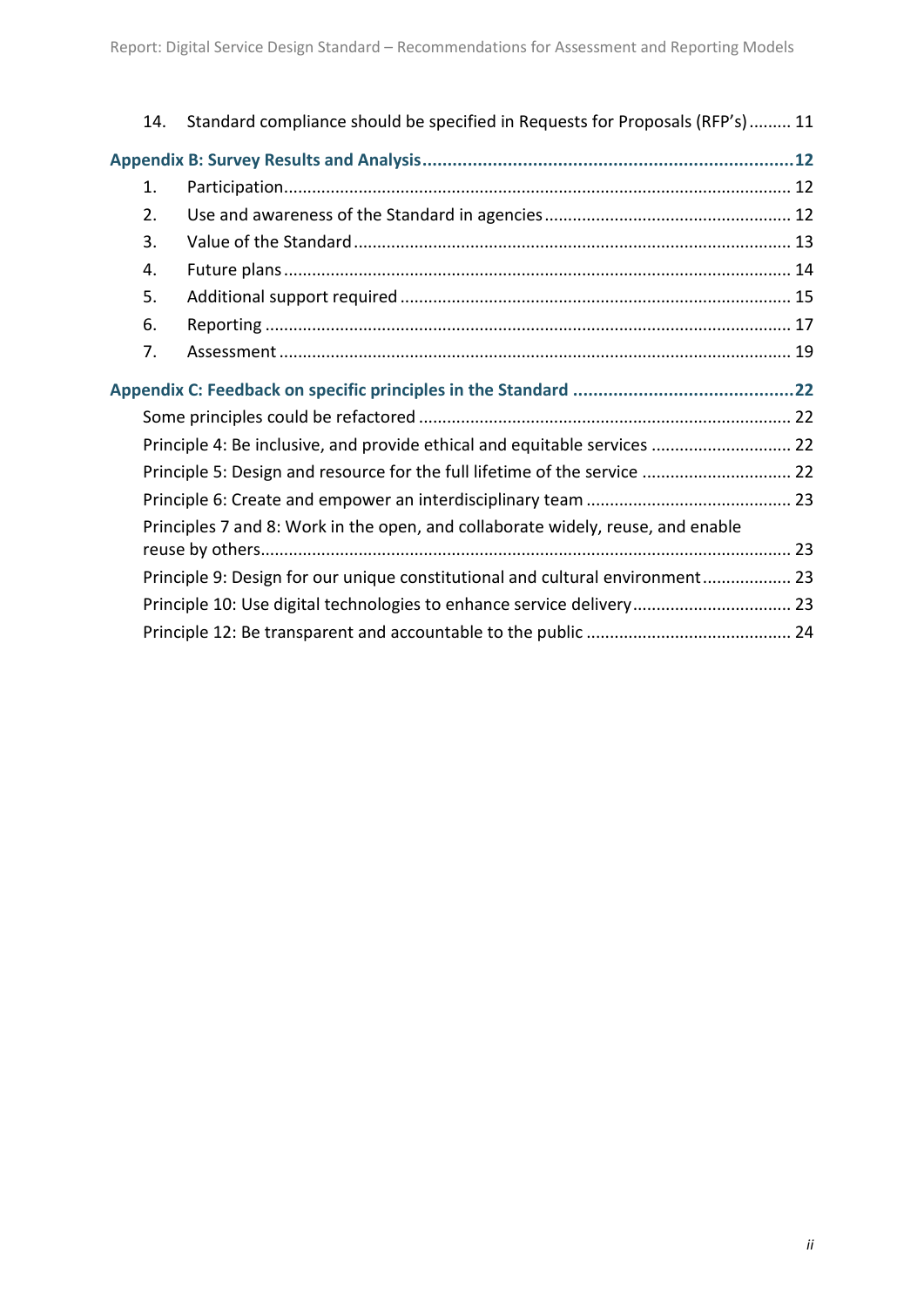## <span id="page-4-0"></span>**Executive summary**

The Digital Service Design Standard (the Standard) was published in mid-2018. The New Zealand Government made a commitment under the Open Government Partnership to publish a preferred assessment model for the Standard by June 2019.

This paper presents recommendations for a framework for assessing and reporting on agency use of the Standard, and provides further recommendations on the Standard itself, as well as ways of better enabling the implementation, use, and support of the Standard.

Key recommendations include:

- updating the Standard to include clear, specific, measurable outcomes which can be assessed and reported
- establishing consequences for non-compliance
- implementing an assessment model that would see varying levels of reporting and assessment depending on the volume and impact of the services being measured
- providing resources to raise awareness and support the implementation of the Standard in agencies.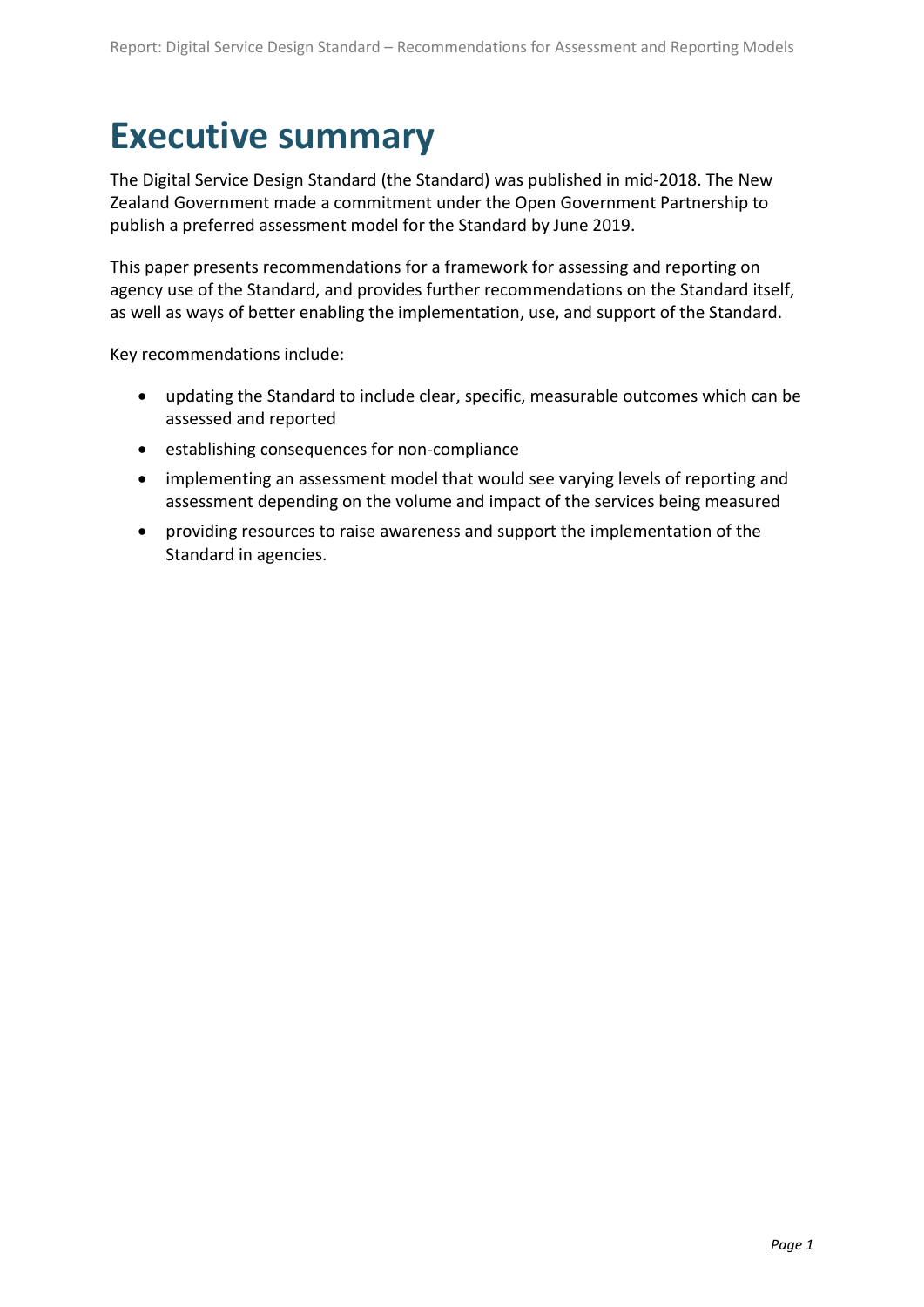## <span id="page-5-0"></span>**Introduction**

In April 2019, Think Tank Consulting Limited was engaged to run workshops and help frame how government agencies might best assess their implementation of the Digital Service Design Standard (the Standard). This work was commissioned by Government Information Services (GIS) at the Department of Internal Affairs (DIA) and performed by Dave Moskovitz.

This report makes recommendations based on feedback from the workshops on how the Standard should be assessed and reported, and how it should evolve.

The New Zealand Government (the Government) is a member of the [Open Government](https://www.opengovpartnership.org/)  [Partnership \(OGP\),](https://www.opengovpartnership.org/) an international Non-Government Organisation (NGO) whose web site describes itself as "an organization of reformers inside and outside of government, working to transform how government serves its citizens". There are currently 79 countries which are members of OGP.

Each government member makes periodic commitments to the OGP. The Government made 12 commitments in the 2018-2020 [OGP National Action Plan](http://www.ogp.org.nz/new-zealands-plan/third-national-action-plan-2018-2020/) covering the themes of participation in democracy, public participation to develop policy and services, and transparency and accountability.

Commitment 6, with respect to service design, is:

#### *"To develop an assessment model to support implementation of the all-ofgovernmen[t Digital Service Design Standard](https://www.digital.govt.nz/standards-and-guidance/digital-service-design-standard/) (the Standard) by public sector agencies ."*

The milestones for this commitment are:

| <b>Milestone</b>                                                                                                                                                                              | <b>Start date</b> | <b>End date</b> |
|-----------------------------------------------------------------------------------------------------------------------------------------------------------------------------------------------|-------------------|-----------------|
| Identify suitable assessment (conformance) models for<br>supporting agency uptake of the Standard, including<br>options for assessment and measurement of performance<br>against the Standard | August 2018       | March<br>2019   |
| Publication of preferred assessment model for<br>implementation                                                                                                                               | April 2019        | June 2019       |
| Public engagement on a refresh and review of the Digital<br>Service Design Standard                                                                                                           | December 2019     | June 2020       |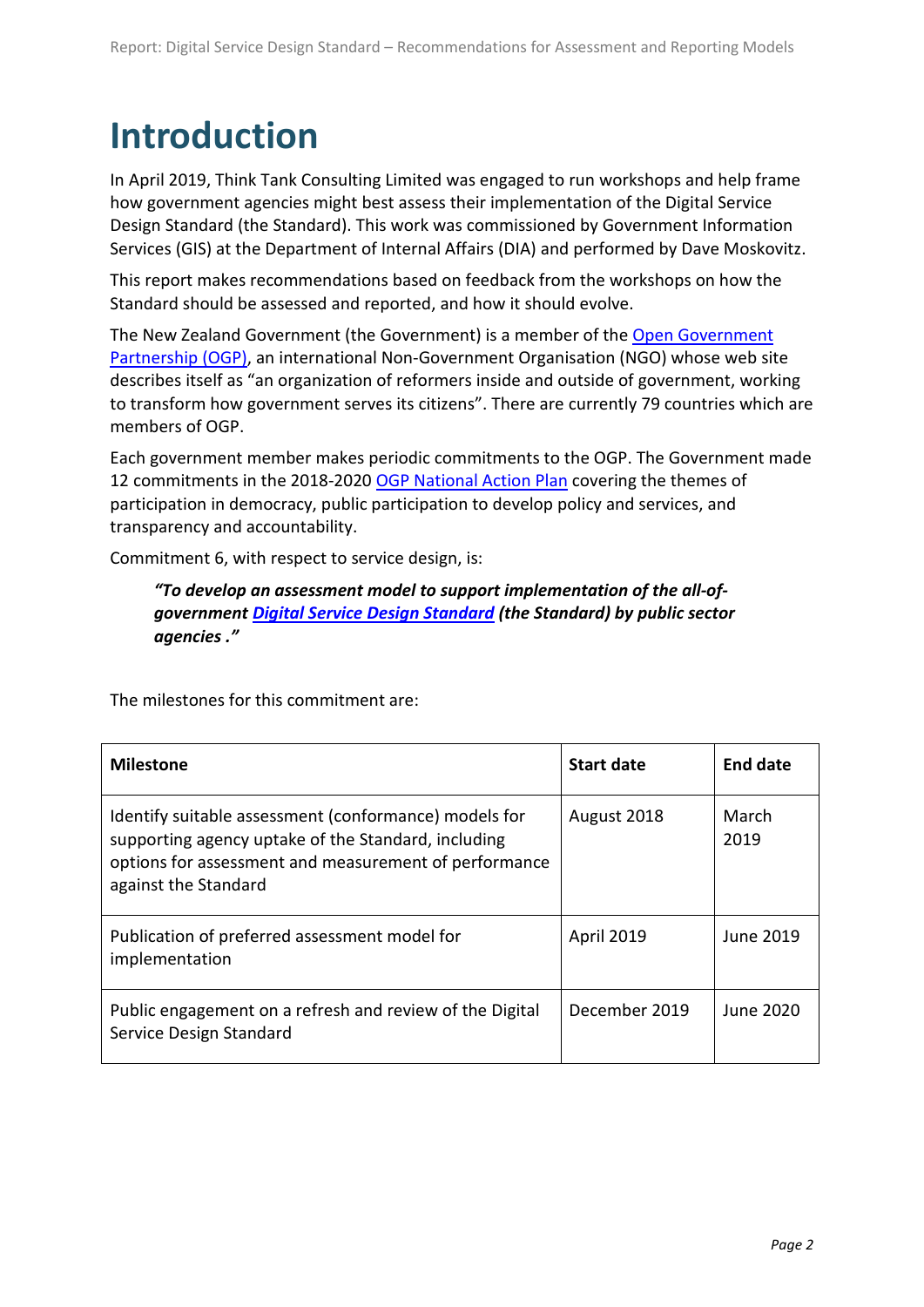## <span id="page-6-0"></span>**1. Methodology**

The work underlying this report was divided into four phases: identifying stakeholders, running workshops with self-selected respondents, surveying the workshop participants, and analysis and reporting.

#### **Identifying stakeholders**

Stakeholders were invited to participate through a number of sources broken into two streams: public sector, non-public sector.

Workshops were advertised through:

- A list provided by DIA's relationship managers
- The Digital.govt.nz [Discussion space](https://discuss.digital.govt.nz/d/FwmpHREk/assessment-model-workshops-come-along)
- [NZ GovTech meetup,](https://www.meetup.com/nzgovtech/events/261125051/)
- [NZ GovTech slack](https://govtech-community-nz.slack.com/archives/CF60N12SG/p1557100923001100)
- Various social media.

#### **Workshops**

Workshops for public sector people were run during May 2019 in 6 sessions at DIA in Wellington, as well as a session in Auckland, and an online video conference session.

Approximately 65 people came to the public sector workshops from the following agencies.

- Ministry of Justice
- Department of Internal Affairs
- Christchurch City Council
- Museum of New Zealand Te Papa Tongarewa
- Statistics New Zealand
- Land Information New Zealand
- New Zealand Transport Agency

A private sector workshop was run at a NZ GovTech Meetup on 14 May, which was attended by 11 people.

The workshops covered an overview of the Standard, and encouraged participants to discuss their own level of awareness of the Standard, how they used it in their agency and/or unit, the value of the Standard, and how they thought it should be reported and assessed. The workshops also elicited feedback on each of the principles in the Standard.

Free-form notes were taken during the workshops which are summarised in Appendix A.

#### **Surveys**

In addition, these participants were asked to fill in a survey. Depersonalised raw data from these forms is available upon request.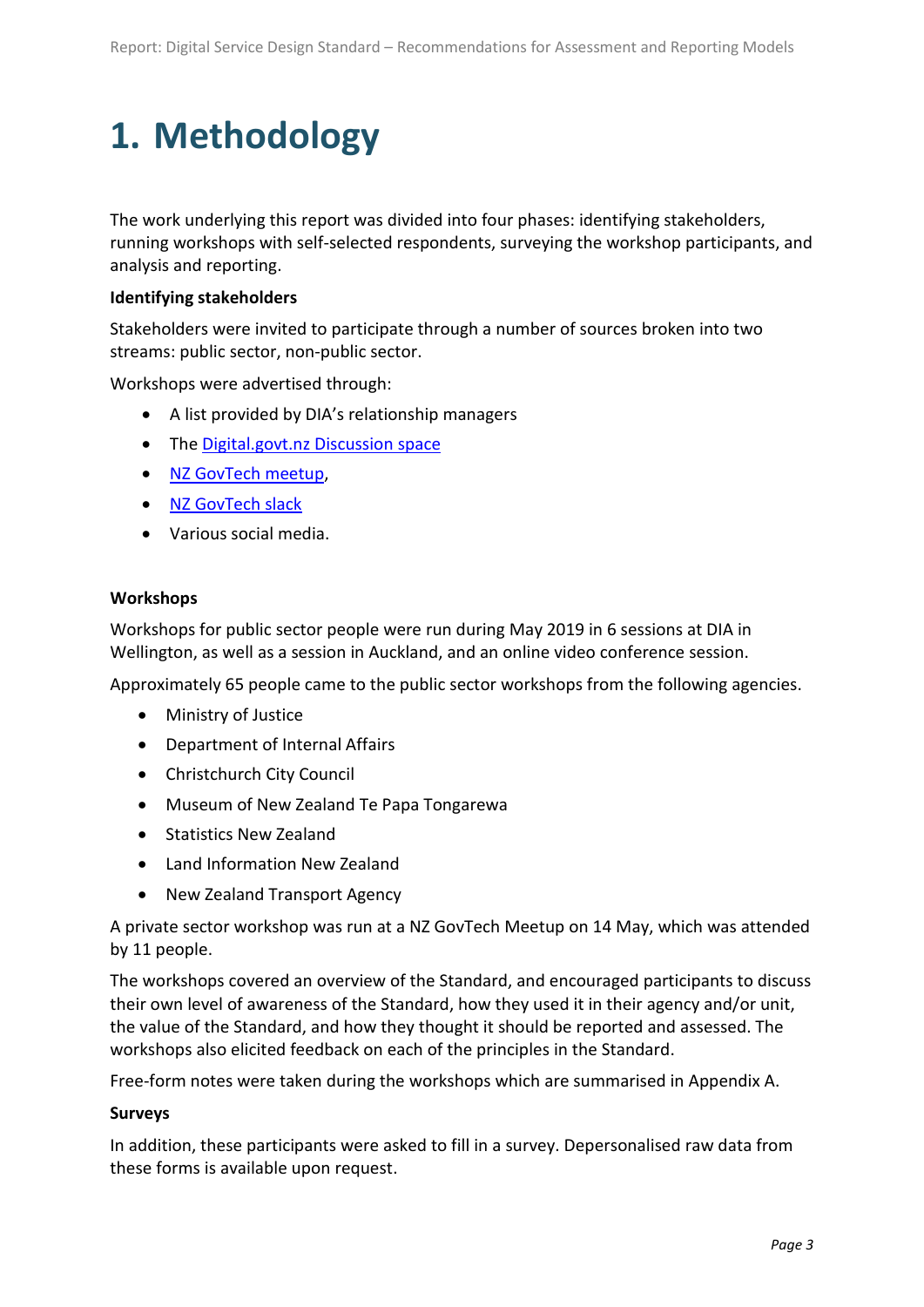The survey covered a range of topics from the workshop, including use and awareness of the Standard within agencies, the value of the Standard, and how the Standard should be reported and assessed. The survey results are summarised in Appendix B.

#### **Analysis and reporting – Assessment model**

The Purpose, Scope, and Development section of the [Digital Service Design Standard web](https://www.digital.govt.nz/standards-and-guidance/digital-service-design-standard/purpose-scope-and-development-of-the-standard/)  [site](https://www.digital.govt.nz/standards-and-guidance/digital-service-design-standard/purpose-scope-and-development-of-the-standard/) proposes models for discussion for reporting and assessment of the Standard, including the following.

- 1. The Standard is a discretionary resource to inform government agencies when designing services, with a suite of reference guidance supplied.
- 2. The Standard is a discretionary standard supported by a self-reported, selfassessment maturity model, with a suite of reference guidance supplied.
- 3. The Standard is a discretionary standard underpinned by a centrally-reported, selfassessment maturity model, and supported by centralised support resources.
- 4. The Standard has a centralised mandated governance model (e.g. design authority) and supporting conformance structures.

The same web page notes that "these discussion models are not final options; they are primarily a mechanism to stimulate debate and surface potential barriers, concerns and opportunities."

The above models were discussed at the workshops, and also included in the post-workshop surveys.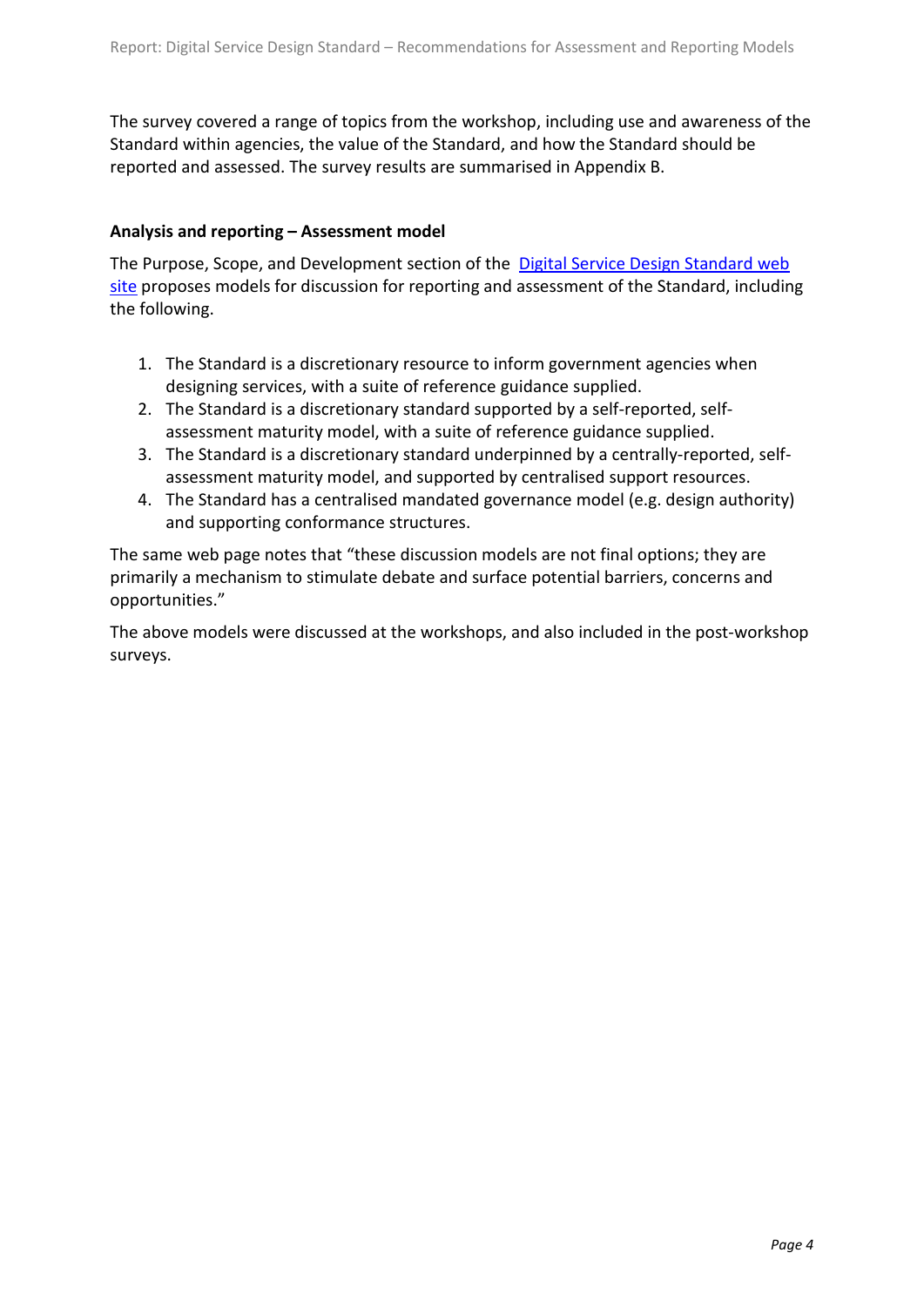## <span id="page-8-0"></span>**2. Findings and recommendations**

### <span id="page-8-1"></span>**2.1. The Digital Service Design Standard is highly valued**

The workshops and survey revealed a high degree of appreciation for the Standard, and nearly all participants want to see the Standard used more widely. Despite a generally low level of awareness, the workshop participants were grateful to have a chance to discuss the Standard and learn more about it in the workshops.

#### <span id="page-8-2"></span>**2.2. In its current form, it's not a standard**

One of the overriding comments coming out of the workshops was that the Standard is a worthy set of principles, but it is not a standard, as it lacks clear, measurable outcomes that must be met to comply.

#### <span id="page-8-3"></span>**Recommendation 1: Add specific measurable, assessable, reportable outcomes to each principle in the Standard.**

It would be difficult to provide an assessment and reporting framework without specific points to assess and report.

The Principles as they appear on the digital.govt.nz web site contain headings for "what you should be able to demonstrate or describe" but most of the items do not contain specific measures or enough links to supporting information that would help someone produce a reliable, repeatable, comparable assessment or report, whether that was someone selfassessing or an assessment being performed centrally.

### <span id="page-8-4"></span>**2.3. Unless it's mandatory, it won't get resourced**

Comments from the workshops as well as data from the subsequent survey were overwhelmingly in favour of at least some mandatory compliance elements, as participants felt that unless it was mandated, compliance would not be resourced. Furthermore, many workshop participants thought there should be consequences for non-compliance, citing the example of the Web Accessibility Standards which are mandatory but without consequences for non-compliance, are not widely implemented.

#### <span id="page-8-5"></span>**Recommendation 2: Establish thresholds for mandatory assessment and reporting**

The compliance burden should be commensurate with the importance and impact of the service in question. A set of thresholds should be developed determining the level of assessment and reporting required based on a number of factors. As an example, factors might include:

- development cost of the service
- transaction volume of the service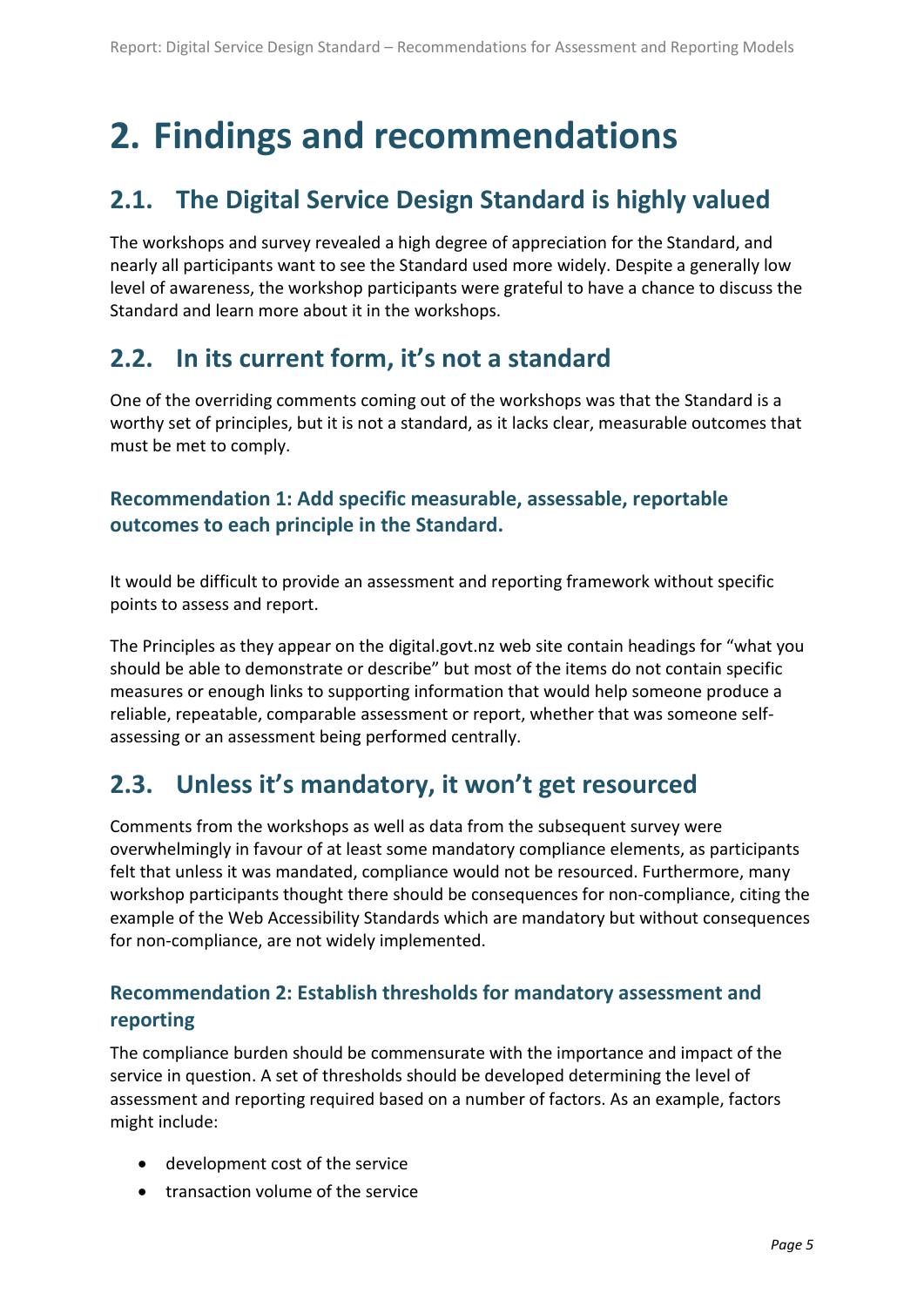- <span id="page-9-3"></span>• target audience (e.g. internal vs external, general public vs groups with specialised skill sets, etc)
- impact of impaired access to the service (e.g. prevents the collection of benefit vs minor inconvenience).

Depending on these factors, the agency might be able to bypass assessment or reporting for trivial and inconsequential services, undergo a "light" assessment and reporting regime for infrequent and noncritical services, or a full regime for high volume critical services.

The light regime could include self-assessment against a maturity model, and might also include random but infrequent audits by a central agency.

The full regime would involve mandatory central assessment and central reporting. The agency providing the central assessment and reporting should be the Department of Internal Affairs (DIA).

#### <span id="page-9-0"></span>**Recommendation 3: Phase in mandatory compliance**

Once the thresholds have been set, they should be phased in over a period of 2 years, and be in place by 2022. During that period, agencies should self-assess and self-report to build capability in preparation for mandatory compliance. This would also give the central agency time to build their own capability and resources.

#### <span id="page-9-1"></span>**Recommendation 4: Establish consequences for non-compliance**

There was general agreement in the workshops that consequences to noncompliance sharpen the focus considerably.

Consequences could include:

- increased remedial support
- visibility of non-compliance
- withholding of project funding
- performance management.

#### <span id="page-9-2"></span>**Recommendation 5: Require standards compliance in all Requests for Proposals (RFPs)**

Vendors providing services that meet the thresholds above should be required to implement the revised Standard. This should be added to the Government Procurement Rules at its next revision.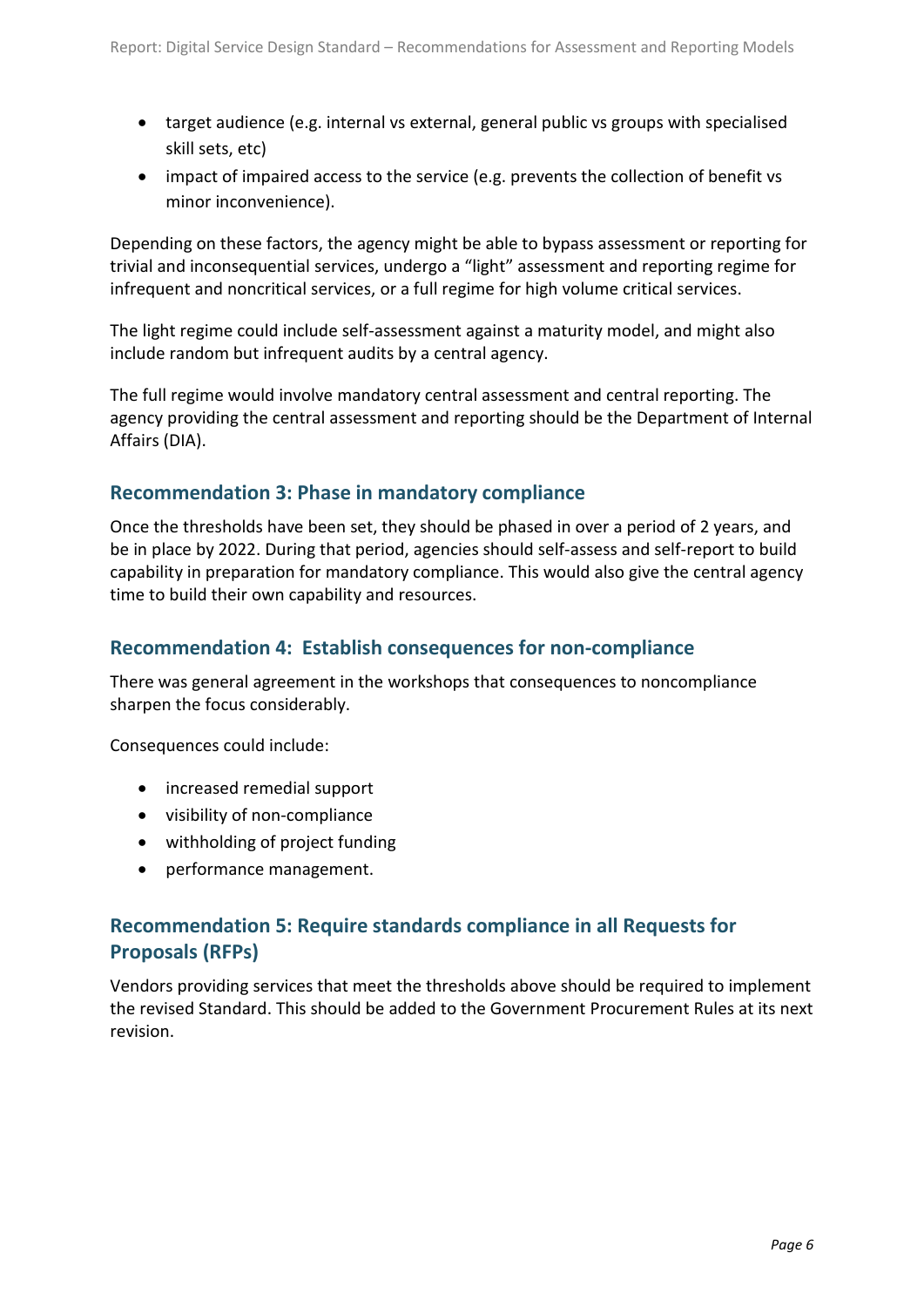## <span id="page-10-3"></span>**2.4. The Standard should be easy to learn about, understand, and comply with**

Awareness of the Standard within agencies is low, with very few workshop participants saying that their agency was using the Standard, and the majority of the rest saying that they were unsure whether or not their agency was using the Standard.

Many participants also said that they were not aware of any resources available to help them upskill themselves, or support them in providing better services.

#### <span id="page-10-0"></span>**Recommendation 6: Run an awareness campaign**

With so few agencies either aware of or using the Standard, there is clearly a significant opportunity to increase awareness of the Standard. This will be particularly important if compliance should become mandatory in the future. Mid- and Senior-level managers should be actively targeted in this campaign.

#### <span id="page-10-1"></span>**Recommendation 7: Refactor the Standard to make it clearer, adding best practice and case studies, and taking note of specific feedback in Appendix C.**

Some of the principles related to openness, reuse, and transparency could be combined. Showing people examples of best practice and case studies would go a long way to help them understand what's involved beyond theoretical principles.

In the workshops, participants provided specific feedback on the principles, which is included in Appendix C.

#### <span id="page-10-2"></span>**Recommendation 8: Provide education and ongoing support**

Suggestions from the workshops and survey results included providing a getting started guide to help people take their first steps with the Standard, more documentation, courses, and e-learning. A maturity model would also help agencies decide where best to put their resources.

Central support, including passive support such as more information on the, and active support such as consulting services, would help agencies improve the quality of the services they provide to meet the Standard.

There should also be an organised community of practice resourced by DIA around Service Design and the Standard. There are a number of existing support groups around government such as the Open Government Ninjas, the GovtWeb Yammer, the Digital.govt.nz Discussion space, and the Service Design Network, but none specifically devoted to the discipline of service design in government. Resources should be made available to help the service design community within government become better organised so that they can share resources and best practice.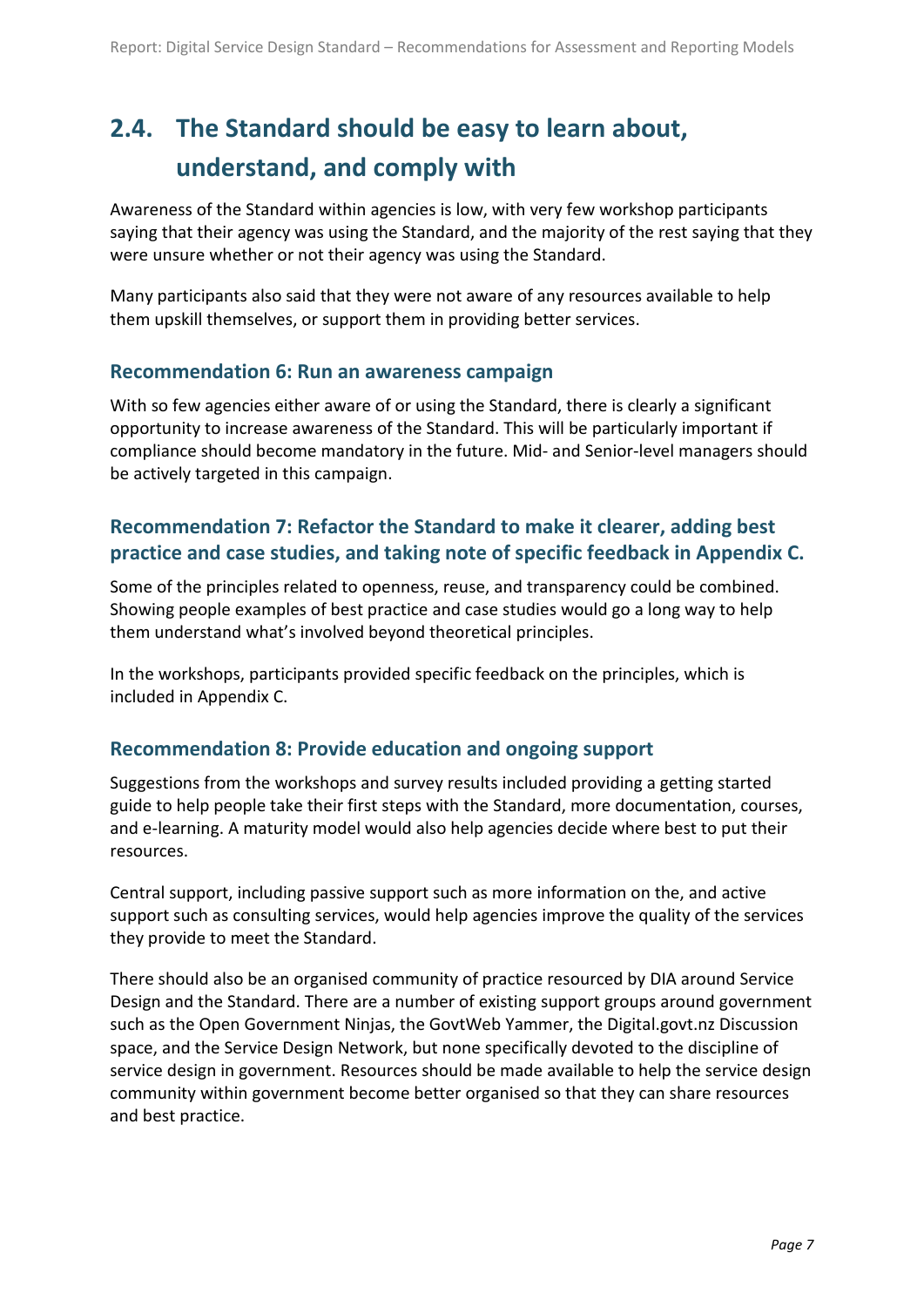## **3. Conclusion**

Awareness of the Digital Service Design Standard is low, but it is highly valued by those who discover it.

This paper recommends that the Standard should undergo a minor revision, supplemented with case studies and specific measurable outcomes in order to go from being a set of principles with some guidelines to become a true standard.

Once these specific, measurable outcomes are in place, agencies should go through a twoyear period of self-assessment and self-reporting, building up to mandatory threshold-based assessment and reporting, to be performed centrally for services that meet the threshold.

Vendors should be required to adhere to the standard.

Significant resources should be put into raising awareness of the Standard, providing education and skills development for service designers, and ongoing support provided both centrally and by the service design community.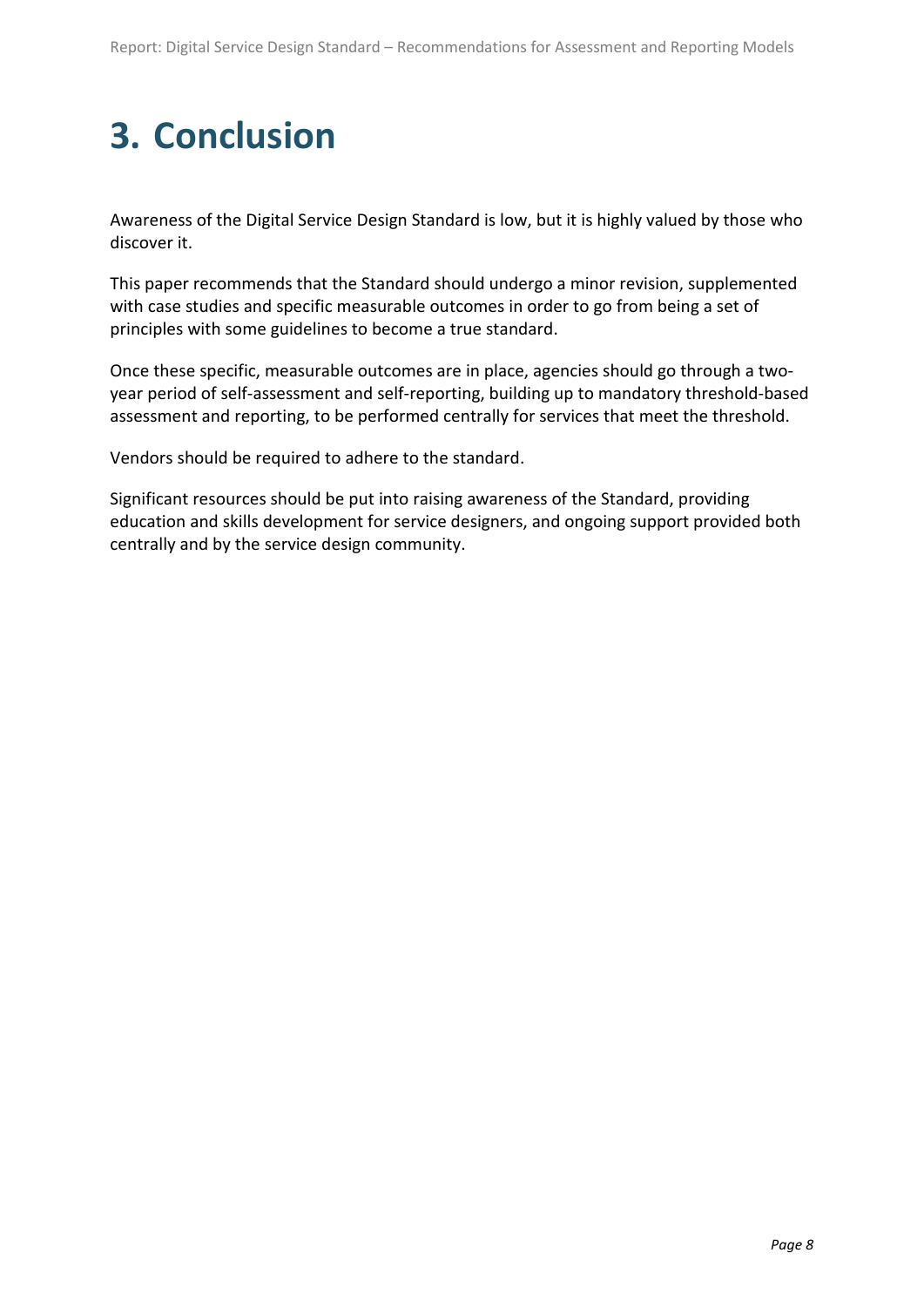## <span id="page-12-7"></span><span id="page-12-0"></span>**Appendix A: Analysis of interactions from the workshops**

#### <span id="page-12-1"></span>**1. Low awareness but high appreciation of the Standard**

Although many workshop participants were aware of some of the principles in the Standard, a large majority had not read the entire Standard. There were many comments at the workshops about how important the Standard is, and how it should be applied more widely. These comments are backed up by the survey data.

## <span id="page-12-2"></span>**2. It's not a standard, it's a set of principles**

Many participants appreciate the Standard, but a common theme of feedback in the workshops was that it isn't really a standard. A standard would have specific, measurable outcomes which projects should be held against. One participant suggested that any measures should be Specific, Measurable, Attainable, Relevant, and Timely (SMART).

## <span id="page-12-3"></span>**3. Should it be a Digital Service Design Standard, or just a Service Design Standard?**

Some participants questioned why the Standard in question is a digital standard – the principles are equally applicable to non-digital services.

## <span id="page-12-4"></span>**4. Service design is a relatively new discipline, and it can be difficult to get people with the right skills and capabilities on projects**

A number of participants felt that the service design function in their agencies was under resourced, especially for the increasing workload moving their agencies ever more online. One participant said that in their agency, the terms service design and business analysis were used interchangeably, and that digital transformation was "mainly IT-led with some service design slapped on at the end".

### <span id="page-12-5"></span>**5. People don't know where to start**

Participants said that they would like examples of best practice as well as guides for how to take the first steps toward designing better services. The suggestion was made that elearning modules could be made available to upskill.

### <span id="page-12-6"></span>**6. People don't know where to go for support**

Participants said that they don't know where to go for support with issues related to the Standard, and that it would be great to have some centralised support available, perhaps from DIA, along with a community of practitioners for reference and support.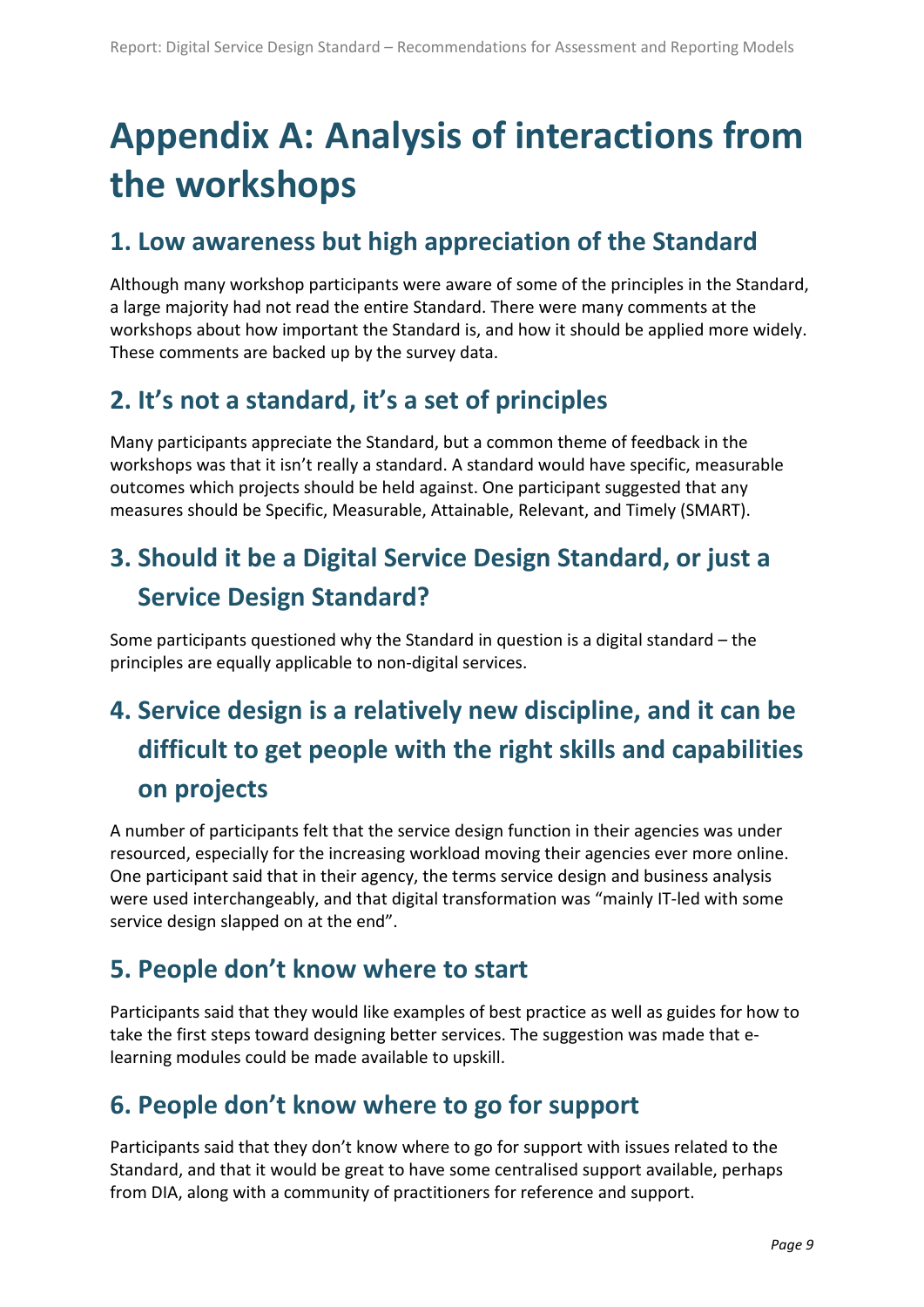## <span id="page-13-4"></span>**7. Priority will be low unless there are consequences for not complying**

In the workshop sessions, there was a clear desire in the room for there to be a mandatory element to the Standard, and that the mandatory element should come with consequences. Discretionary items are usually the first thing to go when budgets are under pressure, or when faced with difficult choices. Participants commented: "what doesn't get measured doesn't get done", "if it isn't mandated, it won't be funded", "In an ideal world, it would be completely discretionary. But we don't live in an ideal world", and "This should be mandatory  $-1$ 'm tired of waiting."

An experienced participant added, "Even though web standards are mandatory, they haven't been implemented because there are no consequences. One of the consequences could be getting support. The trick is getting agencies to recognise value, and finding out what help they need to successfully implement. We don't want to give the Standard a bad name by forcing people to use it in a way that results in pain".

### <span id="page-13-0"></span>**8. Comparing ourselves to others**

Several workshop participants suggested that it would be good to have maturity models for agencies to rate themselves, and work toward gradual improvement. Some were strongly in favour of league tables so that agencies that did not comply could be named and shamed. This was a divisive topic as others were strongly opposed to league tables and encouraged a more supportive approach to naming and shaming.

#### <span id="page-13-1"></span>**9. Self-assessment questioned**

Some participants compared self-assessment to letting kids mark their own homework. One way to mitigate that risk could be to allow self-assessment for projects meeting certain criteria, but centrally assess a random sample of those to validate the quality of selfassessment. Another participant suggested peer review of assessments.

One participant suggested that because of the large variation in context, capability, and practice between agencies, that static measures were not as valuable as helping agencies measure their progress and improvement.

#### <span id="page-13-2"></span>**10. Assessment and reporting could be phased in over time**

Some workshop participants said that should anything other than a completely discretionary assessment and reporting framework be put in place, that adequate time and preparation would be required by agencies, and suggested that any non-discretionary regime be phased in over time.

#### <span id="page-13-3"></span>**11. Assessment and reporting burden must be sensible**

One participant suggested that assessment and reporting for the Standard should fit in with other assessment and reporting requirements. Another requested that whatever framework is decided not be resource intensive, to "make it easy to do the right thing".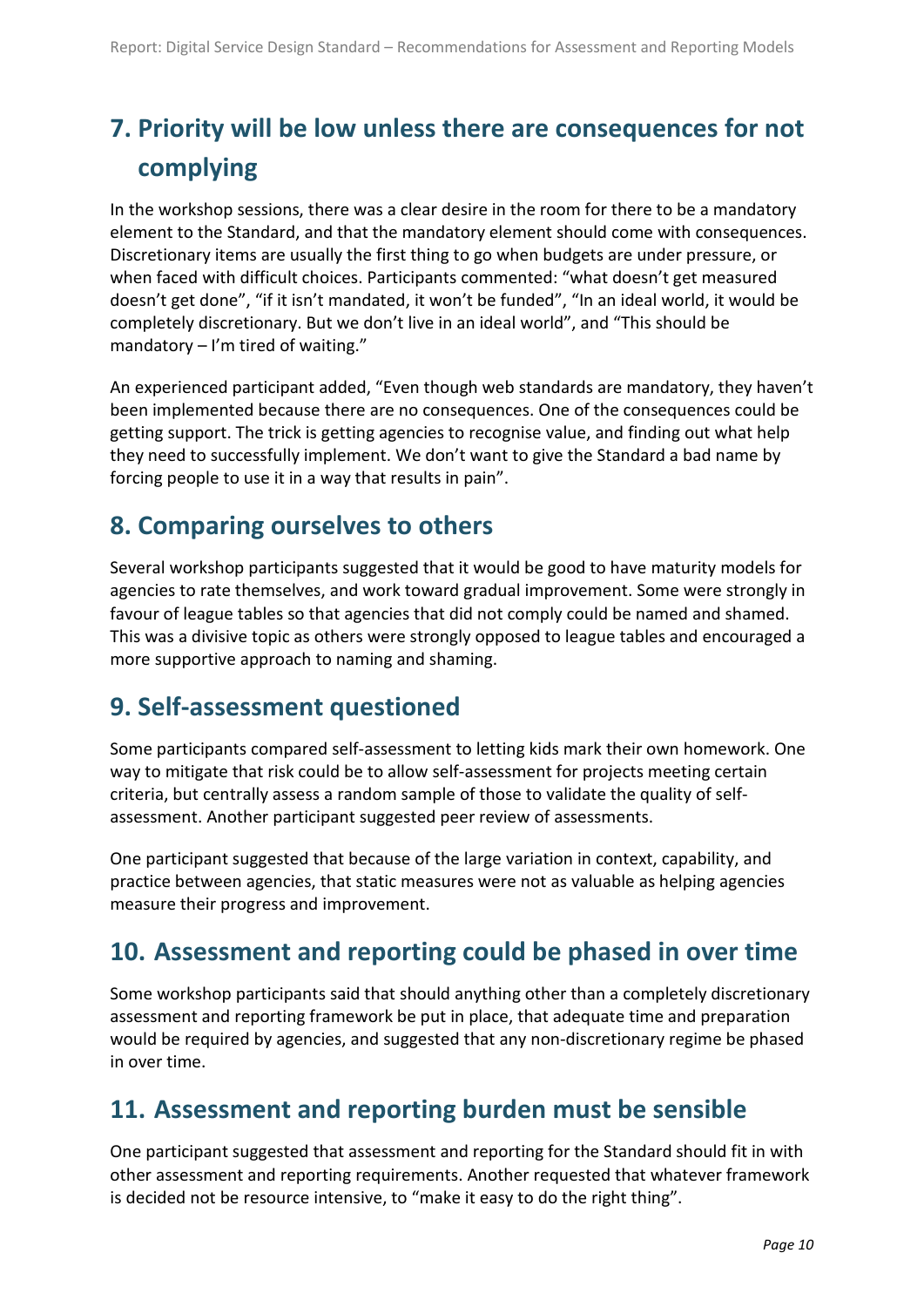### **12. Centralised functions add rigour**

One participant suggested that centralised assessment and reporting would add rigour to the process, and give confidence that the same things were being assessed and reported.

## <span id="page-14-0"></span>**13. Senior and middle managers need to buy in to the Standard**

A number of participants said their senior and middle managers are not aware of the Standard and its importance, and that management buy-in would be required to secure the resources required to implement the Standard.

## <span id="page-14-1"></span>**14. Standard compliance should be specified in Requests for Proposals (RFPs)**

Several participants said that compliance with the Standard should be specified in RFPs, but that clearer measures would be required first.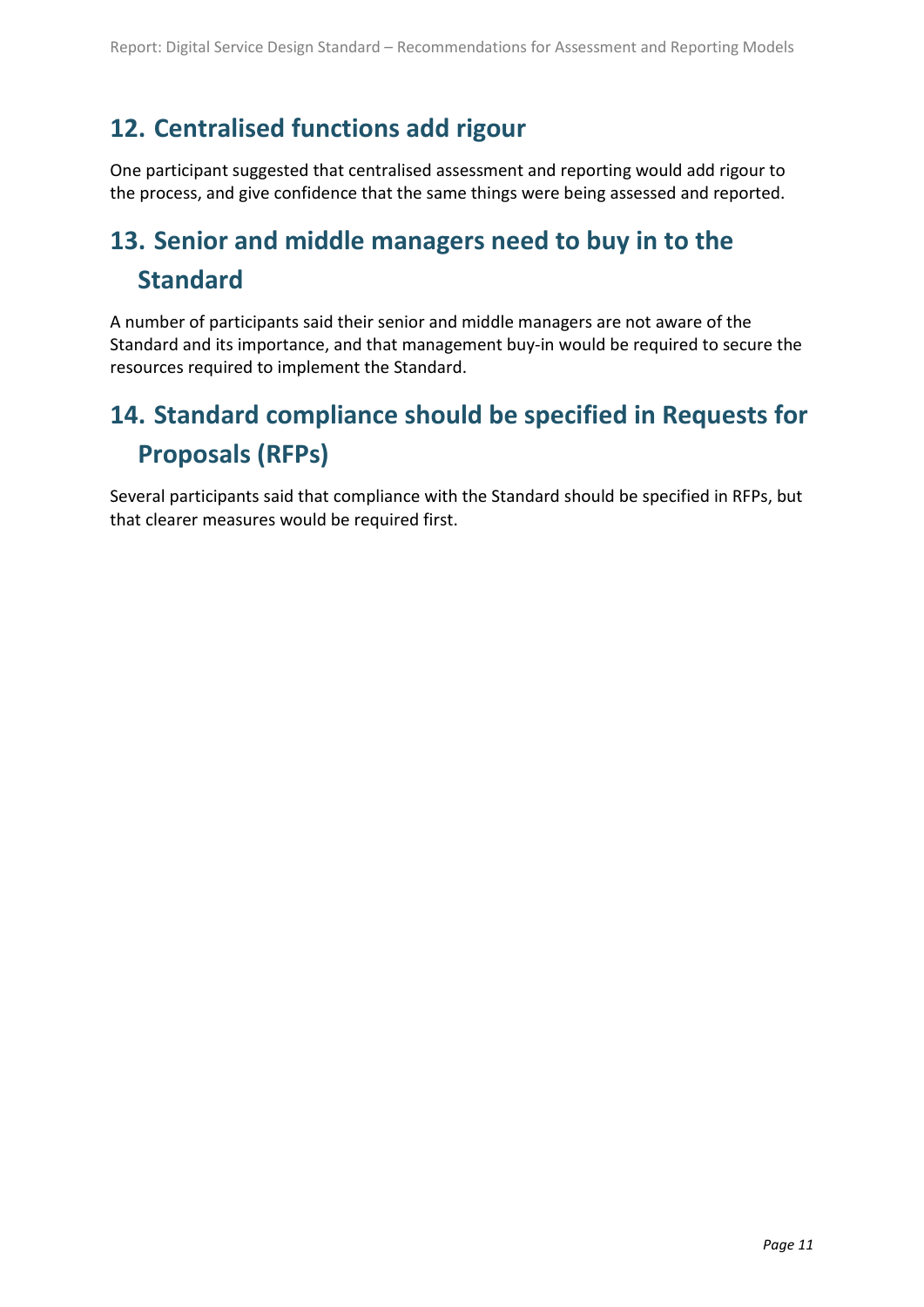## <span id="page-15-0"></span>**Appendix B: Survey Results and Analysis**

### <span id="page-15-1"></span>**1. Participation**

There were 30 respondents to the public sector surveys, which comprise the following agencies:

- 9 from DIA
- 6 from the New Zealand Transport Authority (NZTA)
- 2 each from Christchurch City Council and WorkSafe
- 1 each from: Archives NZ, Better for Business, Inland Revenue, Land Information New Zealand (LINZ), the Ministry of Business, Innovation, and Employment (MBIE), the Ministry of Justice (MOJ), the Ministry for Primary Industries (MPI), the Ministry of Social Development (MSD), the National Library, Statistics NZ, and Te Papa.

Over half of the responses came from a combination of DIA and NZTA.

The non-public sector respondents came from 6 different companies, including Antipodes NZ, Forsyth, Open Data Model, Optimation, Paperkite, a freelancer, as well as two public sector people from DIA and MPI.

It's worth noting that this is not a representative sample.

#### *Analysis*

There is no central register of public servants with an interest in service design, and it is unknown who in central government should be considered a stakeholder in the Standard. The methods used to contact potential stakeholders were opportunistic. That said, the participants who came from the workshop and submitted survey respondents were enthusiastically supportive of the Standard. Many were grateful to be able to get a better understanding of the Standard, and wanted to learn more.

### <span id="page-15-2"></span>**2. Use and awareness of the Standard in agencies**

When asked, "Is your agency / unit using the Digital Service Design Standard?", four participants responded "yes", 12 people responded "no", and 14 were "not sure".

This bar graph shows the participants' responses when asked about the awareness level of the Standard in their agencies. The scale was 1 to 5, where 1 is "no awareness" and 5 is "top of mind".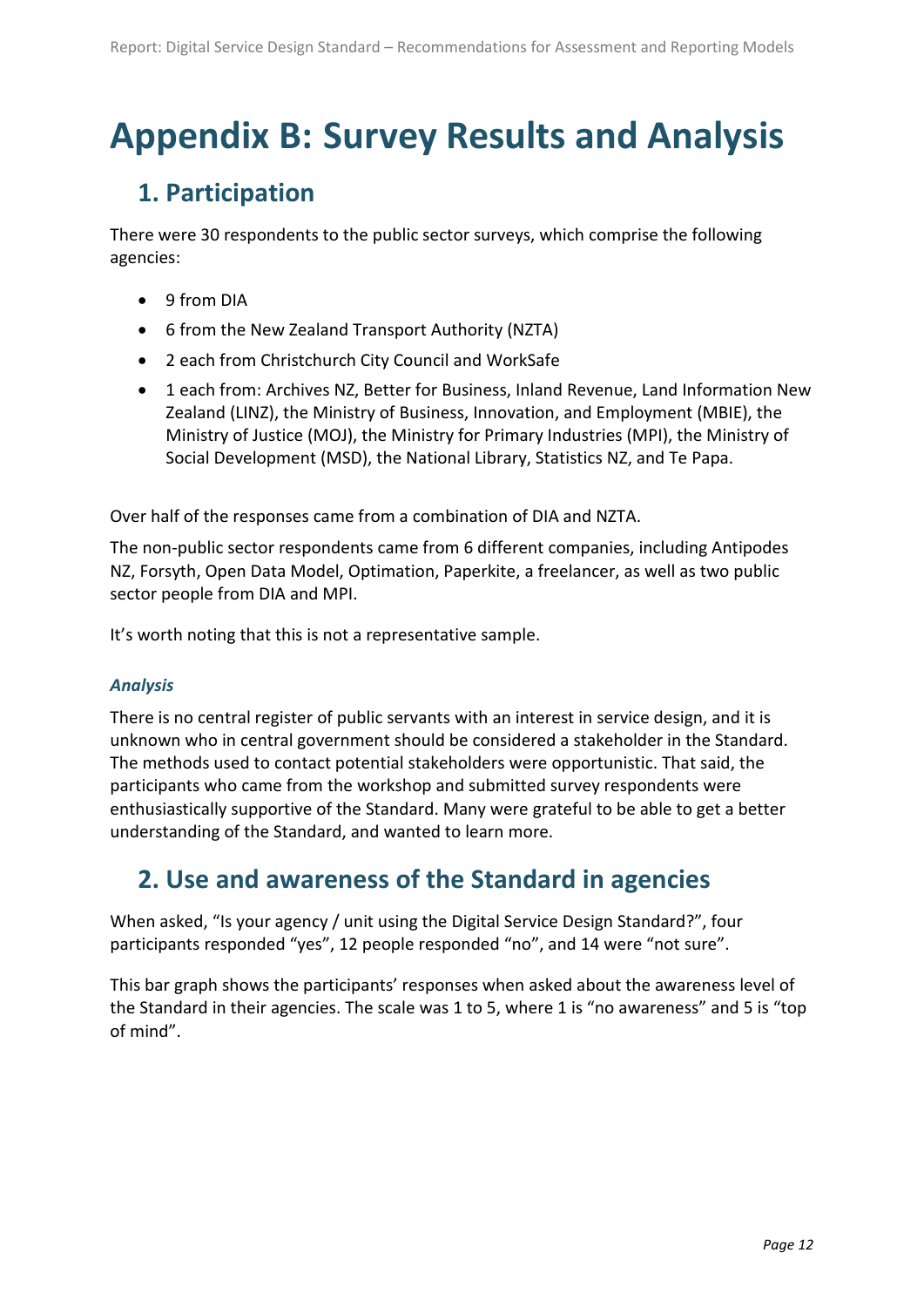

Detailed description of graph:

This bar graph explains participants' level of awareness of the Standard. 8 participants said they are a 1 on the scale and have no awareness level, 12 participants said they are 2 on the scale and have low awareness, 3 participants had an awareness level of 3 and are somewhere in the middle, 5 participants had an awareness level of 4 and have a good understanding, and 2 participants said they have a high awareness level of 5 indicating the Standard is top of mind.

#### *Analysis*

The level of awareness of the Standard within agencies from whom the already interested and motivated stakeholders came to the workshops is low, with a median score of 2, and an average of 2.3. It is likely significantly lower in agencies and units who did not send participants to these workshops.

There is clearly a low level of use in the Standard in the public sector, with only 4 public sector participants saying that they knew the Standard was being used in their agency or unit, with the remainder 26 saying that they were unsure, or that Standard was not being used.

#### <span id="page-16-0"></span>**3. Value of the Standard**

This bar graph shows the participants' responses when asked how valuable they find the Standard. The scale was 1 to 5, where 1 is "no value at all" and 5 is "extremely valuable".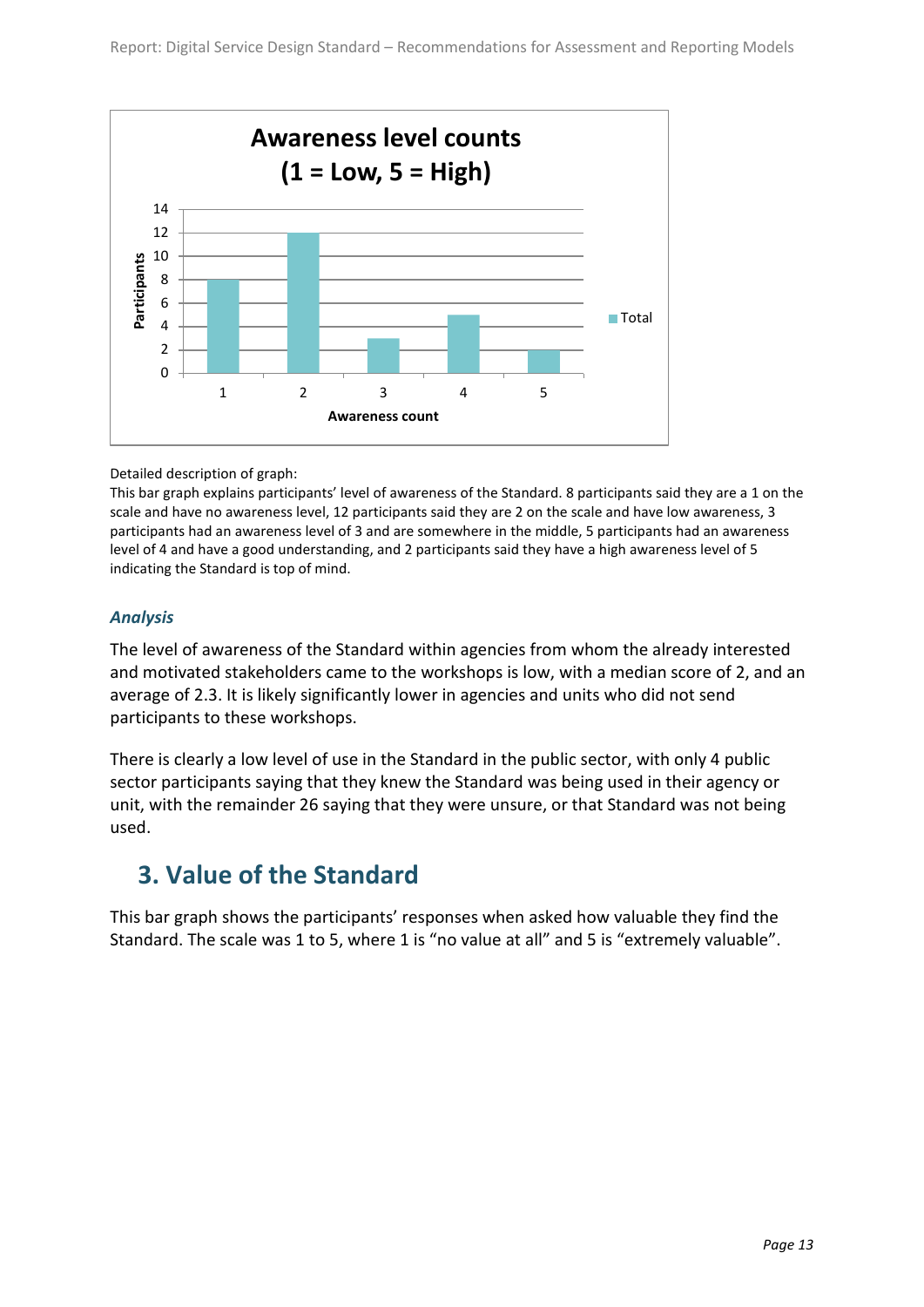

Detailed description of graph:

This bar graph is an explanation of how valuable the participants find the Standard. 1 participant form the public sector gave it a 2, a total of 3 participants gave it a 3 (1 public sector and 2 non-public sector, a total of 18 participants gave it a 4 (14 public sector and 4 non-public sector), and 16 participants gave it a 5 (14 public sector and 2 non-public sector).

#### *Analysis*

Participants clearly found the Standard very valuable, both in the public sector, and outside the public sector, with an average score of 4.3.

#### <span id="page-17-0"></span>**4. Future plans**

This table shows the participants' responses when asked "Would you like to expand your use of the Standard in your agency/unit?".

| Responses                                                                                                                                                          | No. of<br>Participants |
|--------------------------------------------------------------------------------------------------------------------------------------------------------------------|------------------------|
| We plan on applying it more widely                                                                                                                                 |                        |
| We'd like to explore applying it in new areas                                                                                                                      | 5                      |
| We plan on applying it to everything we do                                                                                                                         | 5                      |
| needs further discussion                                                                                                                                           |                        |
| I would, but not sure what the appetite in the agency would be                                                                                                     |                        |
| "Standard" is a derivative from long-existing overseas standards and used as<br>best practice. If elements of the standards are not used there is a reason for it. |                        |
| If we're going to promote it, we should be applying it to everything we do. I'm not<br>sure of our actual plans, however.                                          |                        |
| I would love to. Outside of my team, I am not sure if more than 3 people at my                                                                                     |                        |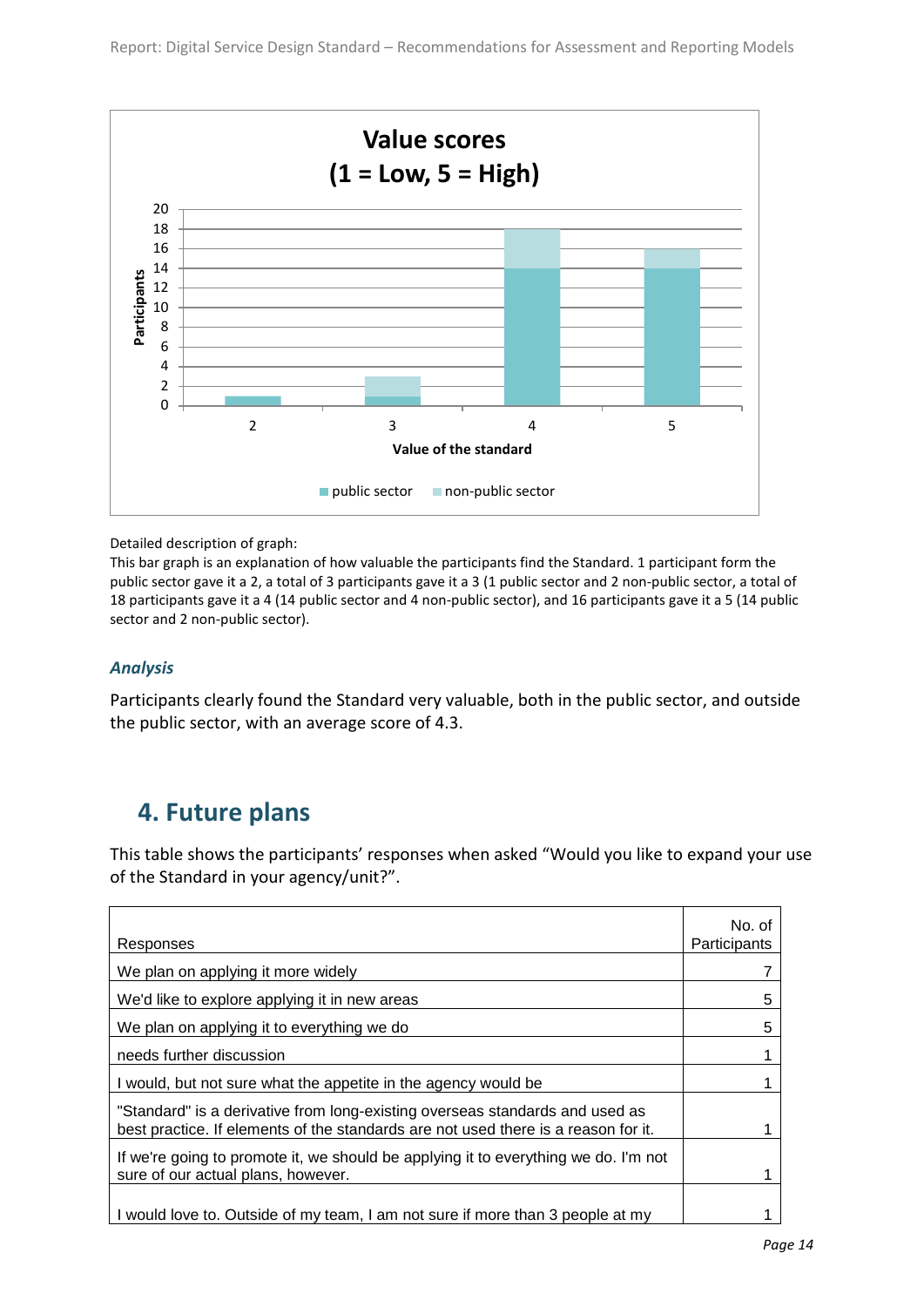| agency knows it exists.                                                                      |  |
|----------------------------------------------------------------------------------------------|--|
| newcomer to MSD, would like to think we could apply the principles.                          |  |
| I'm not aware of how we'd incorporate it into our work.                                      |  |
| We'd like to discuss with senior managers about applying it across the<br>organisation.      |  |
| I'm not sure what "we" plan on doing but I hope that "we" plan on applying it<br>more widely |  |
| Would love to but influence is needed at a higher level and in the business units            |  |
| Making sure all staff who work with digital content are aware of it will be a good<br>start. |  |
| More communication from DIA on implementation expectations.                                  |  |

#### *Analysis*

A significant majority of workshop participants would like to see the Standard used more widely. However they noted that this would be difficult without greater awareness, particularly from senior managers, and support from DIA.

#### <span id="page-18-0"></span>**5. Additional support required**

This bar graph shows the participants' responses when asked "What level of additional support and resources do you need to meet your planned implementation of the Standard?". The scale was 1 to 5 where 1 is "We don't need any additional support and resources" and 5 is "We need lots of additional support and resources".



Detailed description of graph:

This bar graph is an explanation of how much support participants said they need to implement the Standard. 1 participant chose a 1 for no support required, 1 participant gave a 2 for little support required, 13 participants gave a 3 for some support required, 11 people gave a 4 for needing support and 4 participants gave a 5 for needing lots of additional support.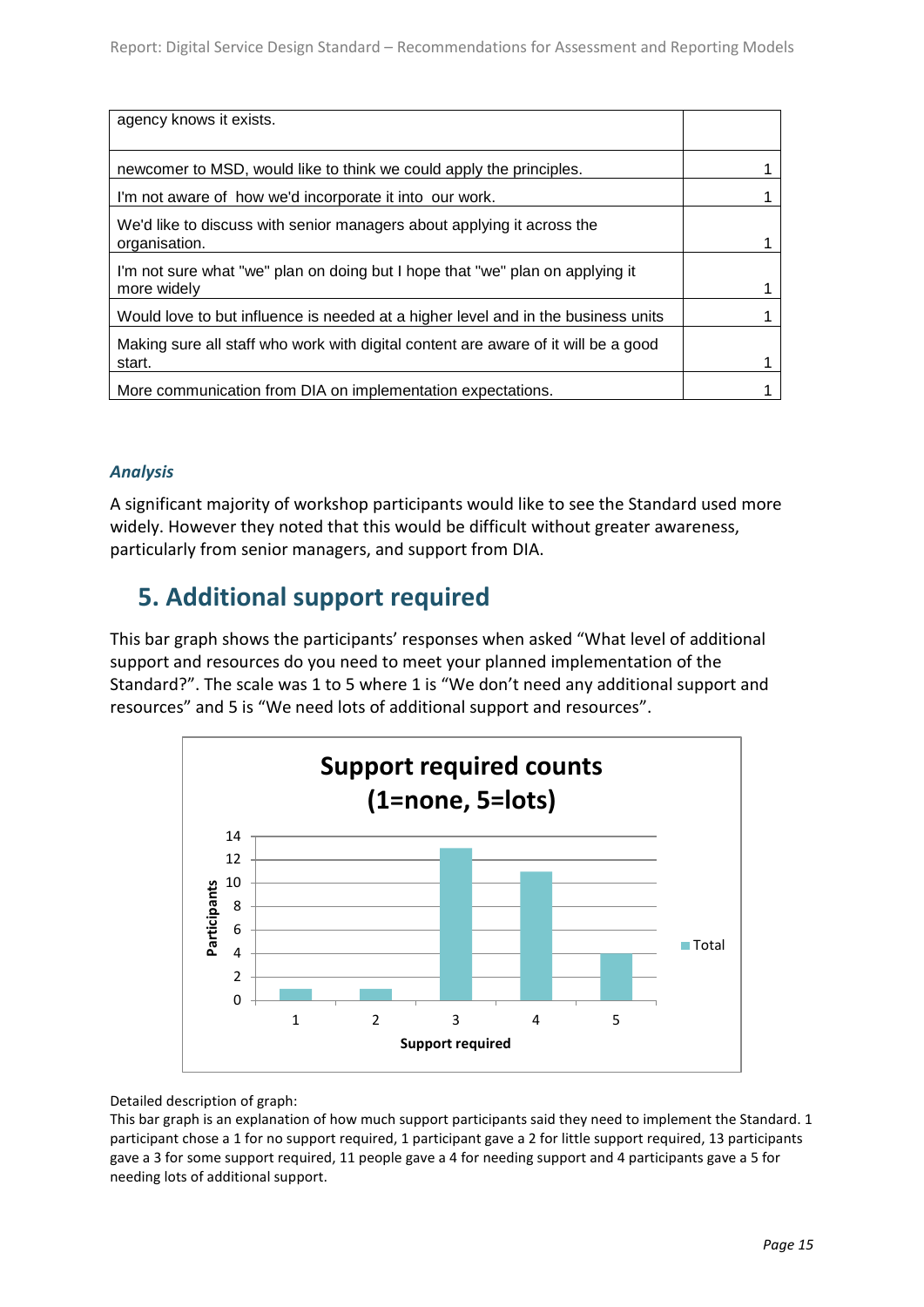<span id="page-19-0"></span>Asked for more detail on what kind of additional support participants would like, here are some of the respondent's answers.

- Joint working group to share ideas and lesson learned.
- Business case, some level of external checks/audit, good marketing, versions aimed at exec/business unit level.
- Mostly advice and the provable knowledge that other organisations are taking the initiative and are adopting this.
- More resources.
- The agency's currently refactoring a lot of its business processes as is, but extra resource would be needed on baselining and, potentially, integrating the Standard across the agency.
- Resources that help people to understand why this is the Standard the department do a good job of making sure it discusses why we are inclusive of te reo Māori and other cultures but I've struggled a lot with discussions around literacy and the use of plain English and accessibility.
- We will need to continue building internal capability, and integrate more closely with procurement to ensure external suppliers of design services use the Standard.
- Webinars / videos et al.
- Not support or resources, but expectation of implementation and any upcoming assessment / measuring. A simple assessment framework as a starting point.
- A mandate; endorsement from leaders; a way to measure it; educating agencies through workshops and other collateral.

#### *Analysis*

Participants would clearly like significantly more support than there is currently to help them implement the Standard. The comment sums it up:

**"[We need a] mandate; endorsement from leaders; a way to measure it; educating agencies through workshops and other collateral."**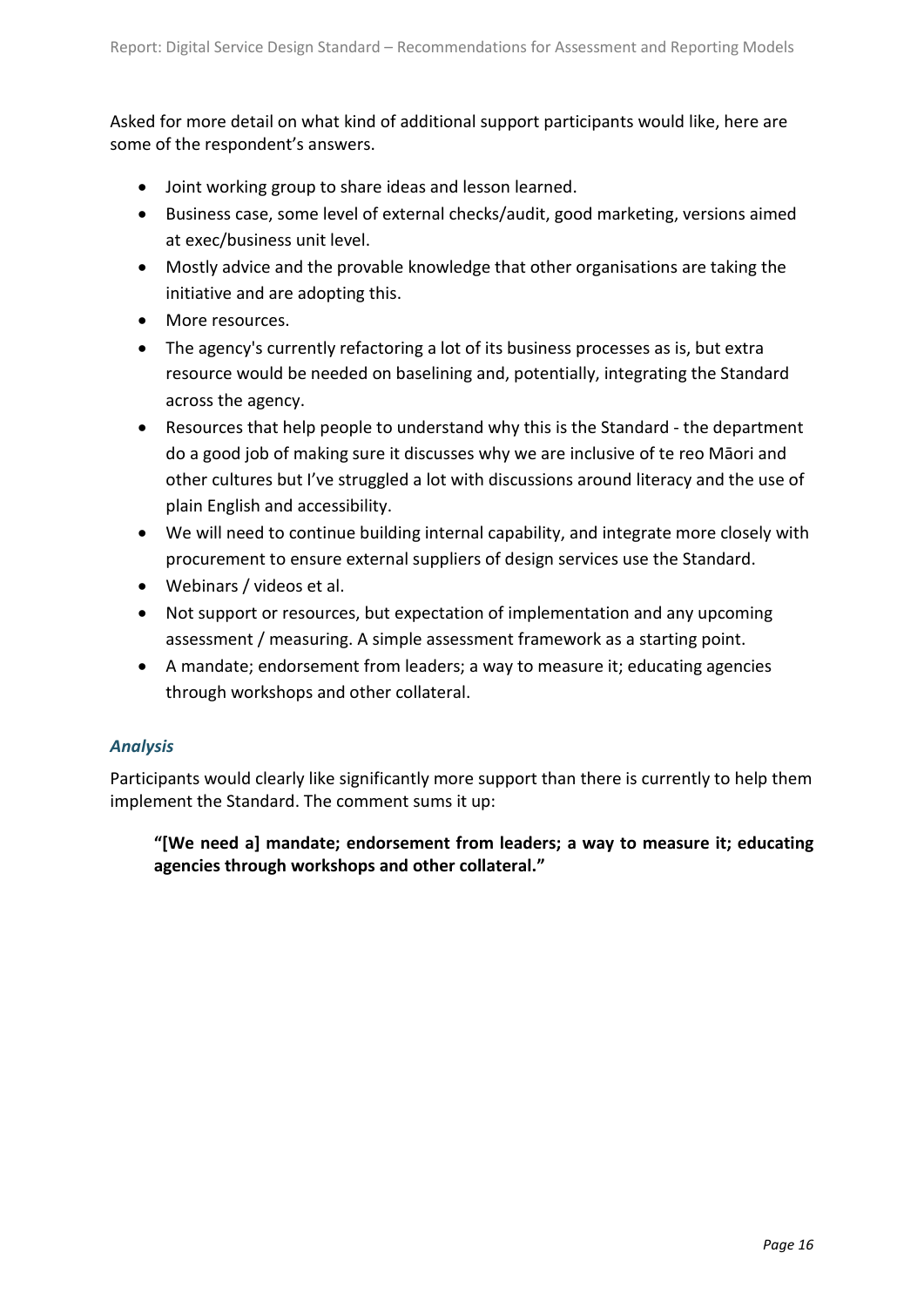## **6. Reporting**

This bar graph shows the public sector and non-public sector participants' responses when asked "Do you think government agencies should report on their use of the Standard?".



Detailed description of graph:

This bar graph explains the level of reporting on the Standard that participants believe there should be. 2 participants (one public sector and one non-public sector) said that no reporting is required, 13 participants (11 public sector and 2 non-public sector) said it depends on the nature of the service, 7 participants (6 public sector and 1 non-public sector) said yes, it should be self-reported and 16 participants (12 public sector and 4 non-public sector) said yes, it should be centrally reported.

This bar graph shows the participants' responses when asked "Should reporting be compulsory or discretionary?".

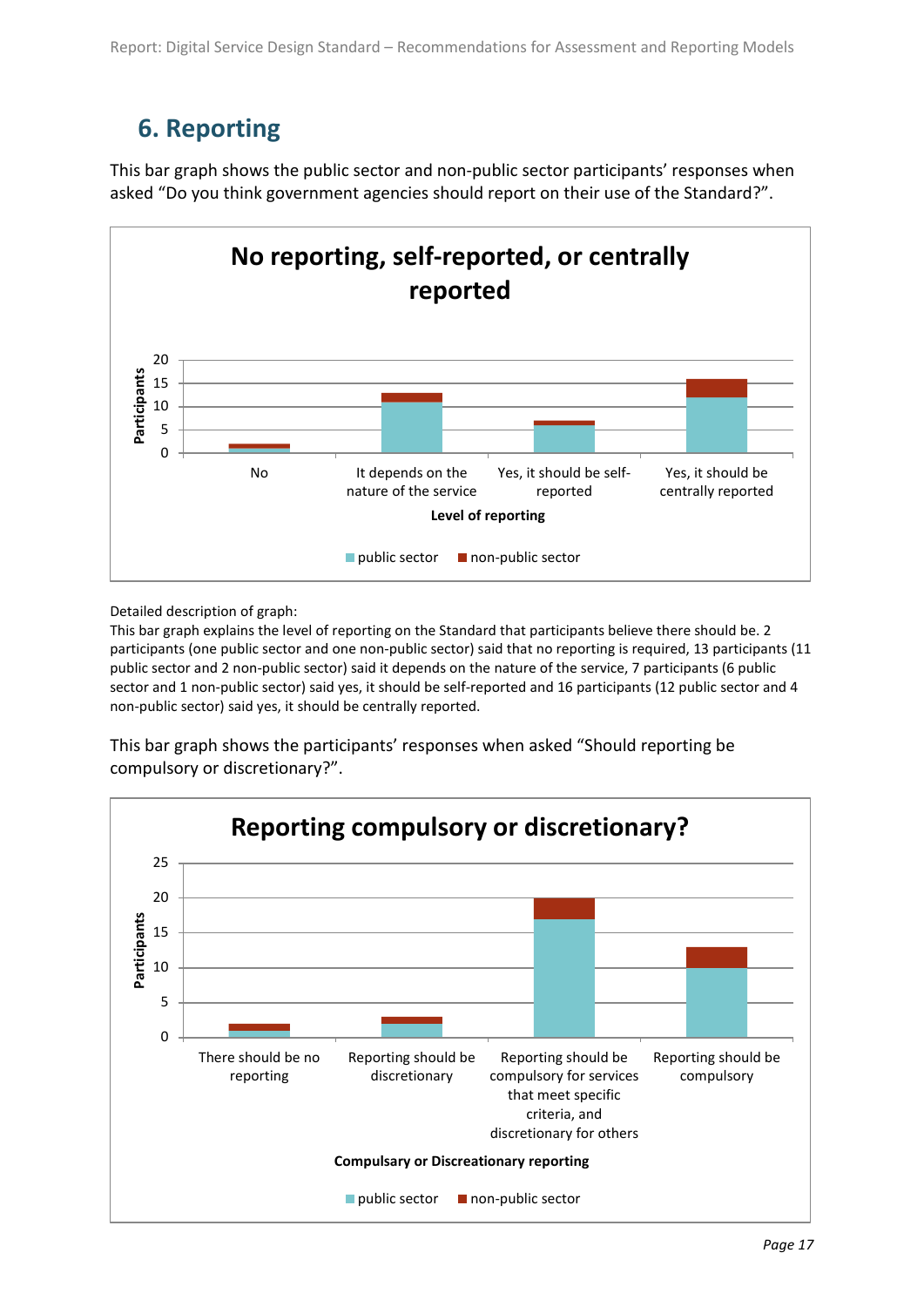Detailed description of graph:

This bar graph explains whether participants believe reporting should be compulsory, discretionary, or somewhere in between depending on requirements. 2 participants (one public sector and one private sector) said there should be no reporting, 3 participants (two public sector and one non-public sector) said reporting should be discretionary, 20 participants (17 public sector and 2 non-public sector) said reporting should be compulsory for services that meet specific criteria and discretionary for others, and 13 participants (10 public sector and 3 non-public sector) said reporting should be compulsory.

When asked what should be reported, some of the participants replied with the comments that follow.

- It depends on the service, but at least the following.
	- o What Standard(s) was to be applied to a service and why.
	- o How the Standard(s) are to be applied.
	- o Expected outcome.
	- o Actual outcome.
	- o Lessons learned: what went well and should be repeated, what went wrong and how to resolve it better next time.
- Performance against the principles, with qualitative examples of benefits.
- All online services.
- Web standards assessment, though whether self-reported or mandatory this should be refined to encourage completion rates.
- Results from assessment.
- It should be self-reported, but centrally assessed. Agencies should report on how they meet the principles. A checklist with evidence referenced for central review (as required).
- That we're monitoring service use and uptakes and making continuous improvements.
- How and what is implemented.
- The projects that we used the Standard on, and how we have attempted to address each principal.
- I liked the idea of the maturity model not everyone will be able to implement and meet these standards immediately, it's a big change in the way a lot content and services are produced and delivered. Have a step change model gives agencies goals to work towards. I also think that awards or some form of recognition of achievement is a great driver for implementation.
- Level of openness/transparency (Principle 7&12) and the level of accessibility/ethics considered (Principle 4).
- While use of the Standard depends on the nature of the service, central reporting will allow a comprehensive exploration of areas where the Standard might be employed, and create a basis for comparative analysis, whereas self-reporting would result in inconsistent interpretation/application of the Standard. Comparative reporting of "current state" should be primarily for internal purposes to identify and drive areas for improvement, i.e. NOT published as league-tables, whereas year-on-year (or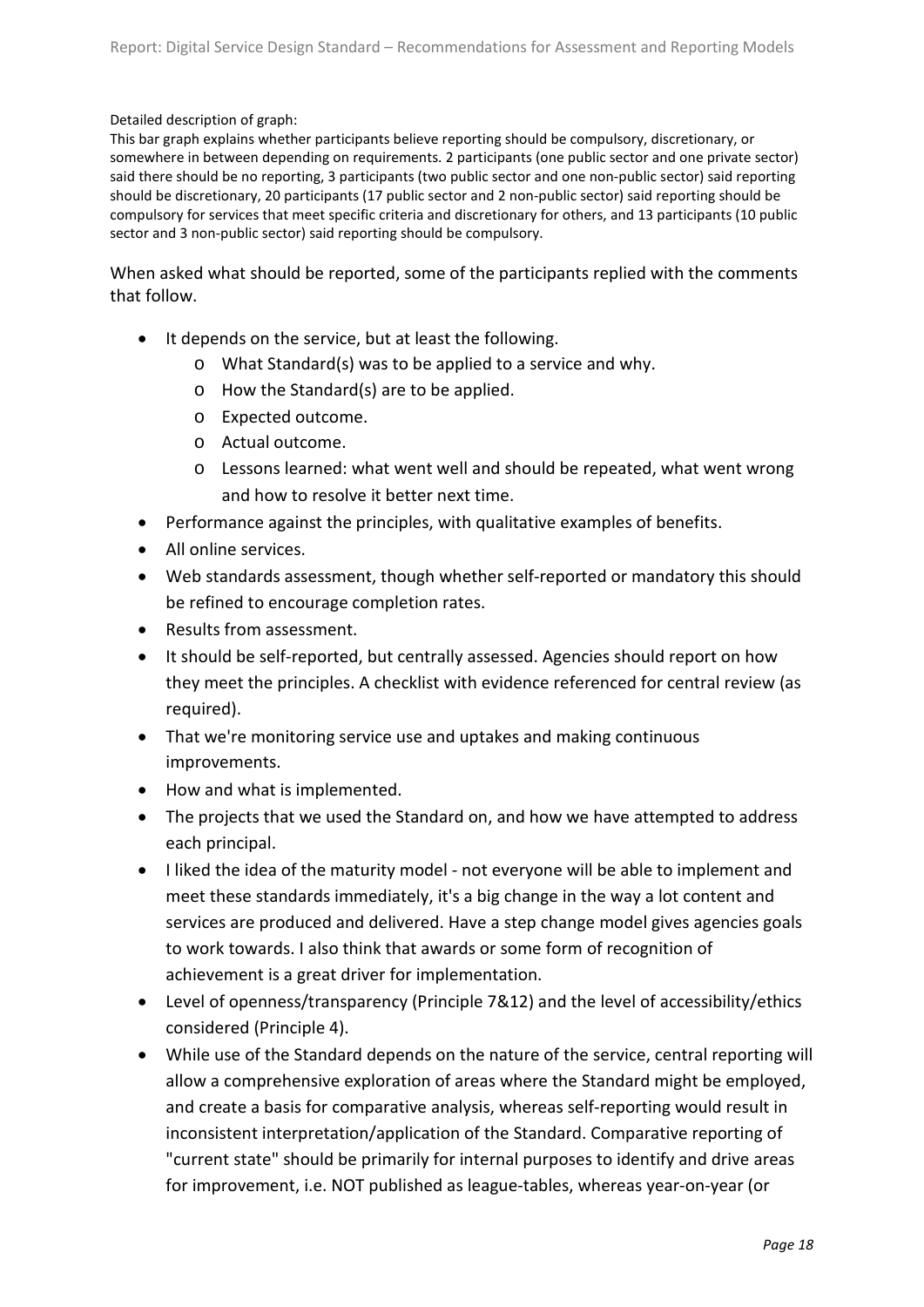reporting period - on reporting period) changes should be made public to serve as inspiration and incentive to improve.

#### *Analysis*

Participants believed that overall, there should at least be a compulsory element to reporting, and whether the reporting was done by the agencies themselves or centrally depends on the nature of the service being reported.

#### <span id="page-22-0"></span>**7. Assessment**

This bar graph shows the public sector and non-public sector participants' responses when asked "Do you think government agencies should be assessed on their use of the Standard?".



Detailed description of graph:

This bar graph explains whether participants believe there should be any assessment on the use of the Standard, and the level of assessment. 2 participants (both from the public sector) said no assessment required, 13 participants (10 public sector and 3 non-public sector) said it depends on the nature of the service, 7 participants (6 public sector and 1 non-public sector) said yes it should be self-asssessed, and 16 participants ( 12 public sector and 4 non-public sector) said yes it should be centrally assessed by a central design authority.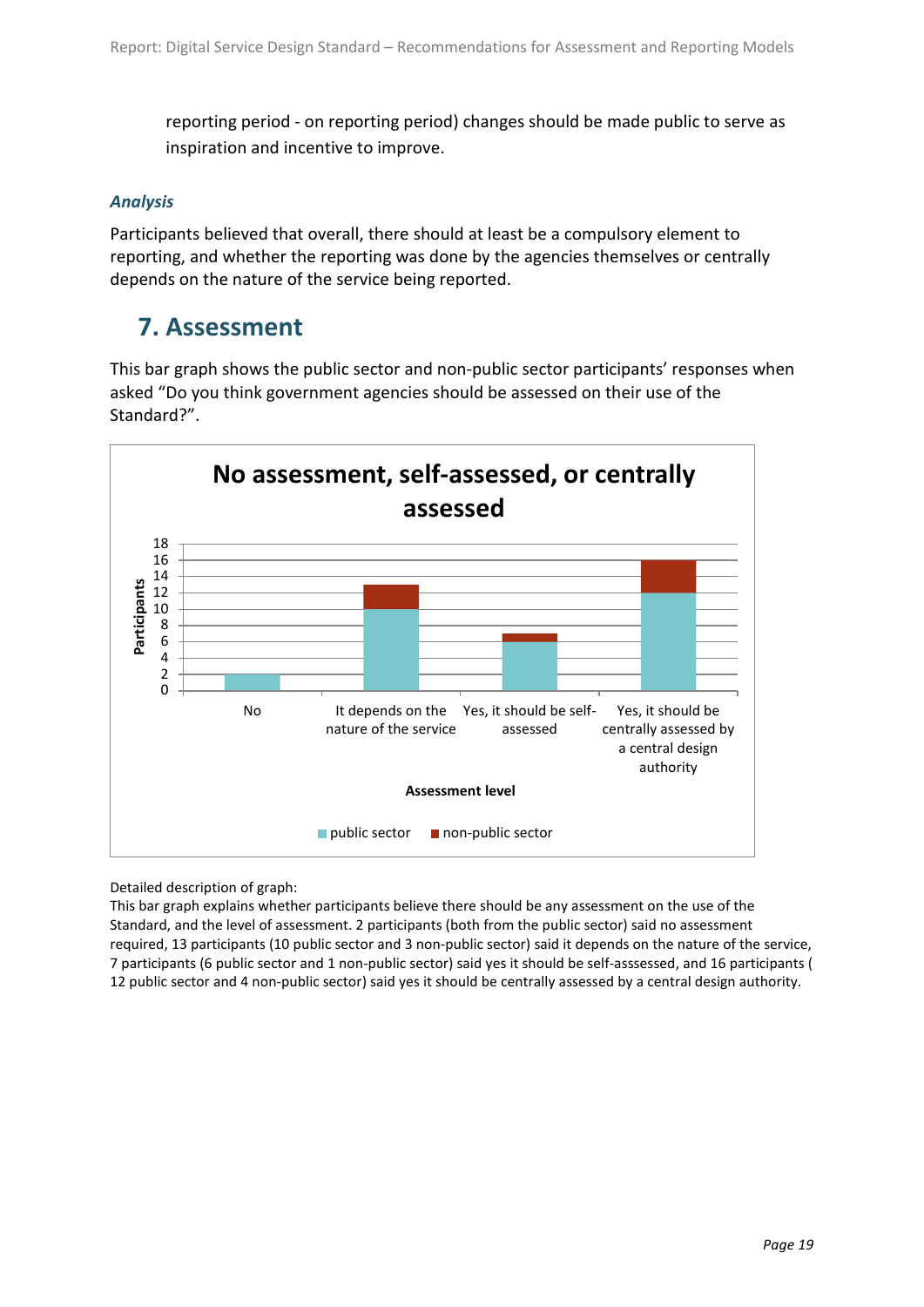This bar graph shows the public sector and non-public sector participants' responses when asked "Should assessment be compulsory across government?".



#### Detailed description of graph:

This bar graph explains whether participants believe that an assessment should be compulsory, or if no assessment is required. 1 participant (public sector) said that there should be no assessment, 2 participants (1 public sector and one non-public sector) said assessment should be discretionary, 23 participants (19 public sector and 4 non-public sector) said assessments should be compulsory for services that meet specific criteria and discretionary for others, and 12 participants (9 public sector and 3 non-public sector) said assessments should be compulsory.

When asked "what should be assessed", participants replied with some of the comments that follow.

- How we used it and could utilise [sic] it better.
- As above compliance in specified services.
- "Critical systems that are used across many organisations should be assessed, though some will be bespoke or plain (i.e. non-critical) and assessing them will be of limited or no value.
- If it is critical and common, it should be assessed.
- Publicly-popular services like apps and s should be assessed too, as they are singlepoints of entry for the public and that is who government should be supporting.".
- Accessibility and usability.
- Agencies should be assessed on whether/how they meet the principles.
- Set out measurable objectives based on the principles.
- On overview of factors that impact the people using the service. It's a big question, though, since the variety of services to be covered would be vast. It should also consider affordances with related physical services and take a holistic view of how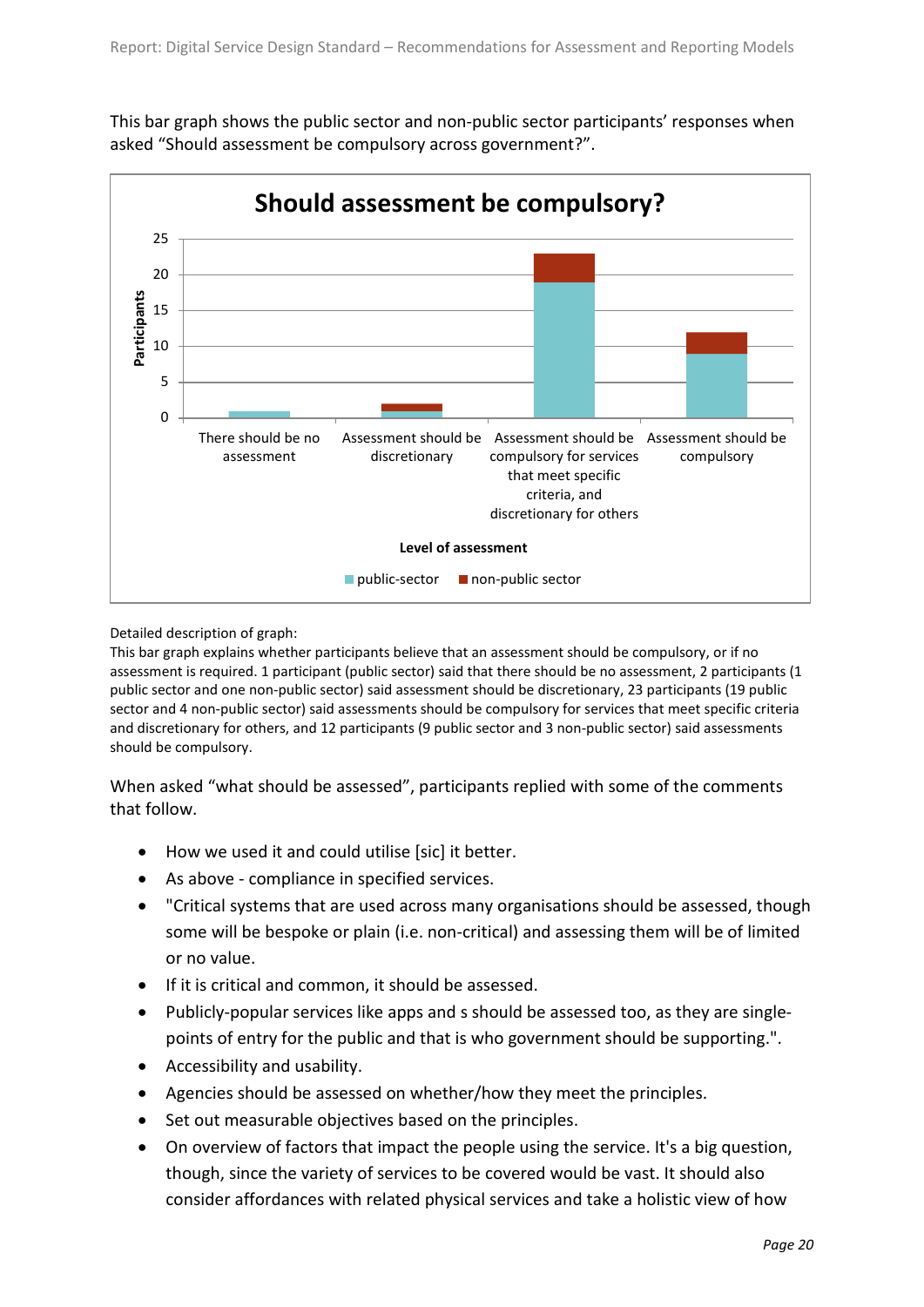they overlap. For example, in our Library, we offer a digital service for requesting the delivery of physical materials. That digital experience lives in the , but the whole of the experience includes finding, requesting, receiving, using, and returning those materials.

- The entire standard. The reason it should be centrally assessed is to ensure the assessment is rigorous and standardised. Self-reporting is often problematic in that regard.
- Methods and rigor around service/product creation eg evidence of user engagement, co-design, integration/consideration of te ao Māori, consideration of non-digital. Other data around foundations (accessibility, privacy, security) should already be available.
- How well our guidance/ educational resources adhere to the Standard (if at all), particularly around the use of te reo and accessibility.

#### *Analysis*

Similar to reporting, participants felt that there should be a compulsory element to assessment, and whether that assessment was done by the agencies themselves or centrally depends on the nature of the service.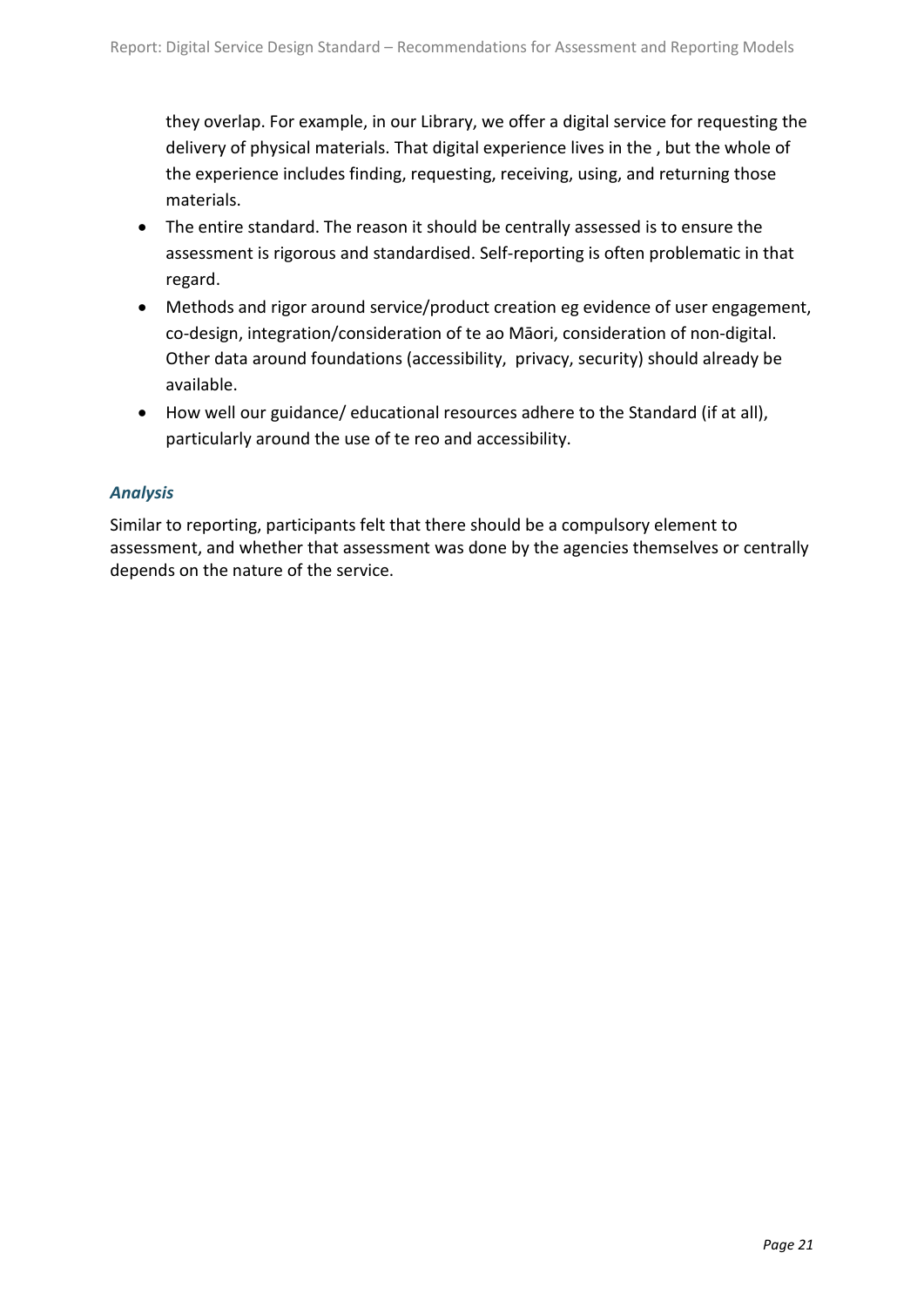## <span id="page-25-4"></span><span id="page-25-0"></span>**Appendix C: Feedback on specific principles in the Standard**

During the workshops, each of the individual principles was discussed. Participants offered the following feedback on the principles.

#### <span id="page-25-1"></span>**Some principles could be refactored**

A number of principles cover similar ground, and could be combined, eg 7: Work in the Open, 8: Collaborate widely and enable reuse by others, and 12: Be transparent and accountable to the public.

### <span id="page-25-2"></span>**Principle 4: Be inclusive, and provide ethical and equitable services**

Many participants felt that there was a drive to create "flashy" new services, and that accessibility, especially for people with sensory disabilities, is frequently deprioritised despite the Web Accessibility Standard being mandatory. The reason cited was that there was low awareness of the Web Accessibility Standard, likely due to the lack of consequences of noncompliance.

One participant said that little regard is given for people who aren't fully digital, and that agencies "…need more justification to spend time on this as it doesn't bring benefits to the agency, eg lower cost to serve."

Another participant noted that literacy level should be addressed as part of accessibility.

And yet another suggested that end-users from target audiences should be involved in service design "right the way through".

## <span id="page-25-3"></span>**Principle 5: Design and resource for the full lifetime of the service**

Participants in every workshop commented on Principle 5, pointing out that this is only very rarely achieved. One said, "nothing is ever funded or developed beyond the MVP stage – all we are left with is a pile of MVPs."

One participant suggested that "we should focus on a mindset of continuous improvement rather than delivery and maintenance. Users change and ongoing needs change." This could be incorporated into a lifetime funding perspective.

Another participant said, "Typically you need to whittle budget down to exclude things like maintenance, fixing bugs, making it pretty …. We have deep systemic issues with the way we fund work."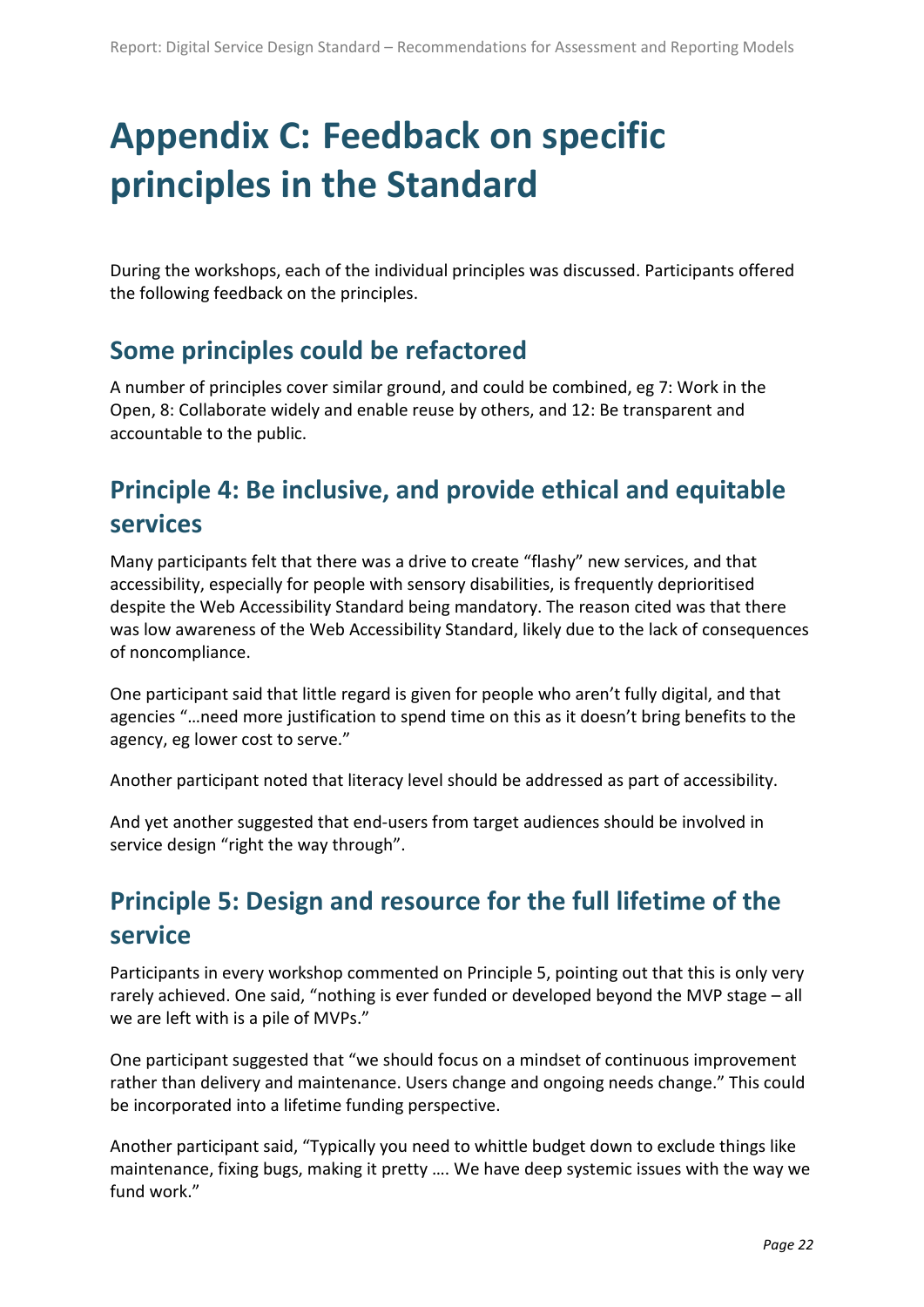#### <span id="page-26-3"></span>**Principle 6: Create and empower an interdisciplinary team**

Some participants came from very small units – some were the only person managing the online presence for their area. Any team would be great for them. Establishing an active inter-agency service design community could be a useful way for them to obtain support and other perspectives.

A few participants in separate sessions suggested that people responsible for the ultimate business-as-usual delivery of the service should be involved in the design of new services, emulating a "devops" approach to service design.

## <span id="page-26-0"></span>**Principles 7 and 8: Work in the open, and collaborate widely, reuse, and enable reuse by others**

A number of participants noted that it's not cheap to collaborate well or develop components so that they are usable outside the immediate project context, but that the investment was nearly always worth it. In the words of one participant, "This needs to be driven from the top."

Another participant said, "This should include sharing your learnings widely. What you learn is as important as what you build."

And another suggested that there be a central repository of service design tools, templates, and other artefacts.

## <span id="page-26-1"></span>**Principle 9: Design for our unique constitutional and cultural environment**

Some participants felt that Te Tiriti o Waitangi should be mentioned in the title of this principle. Others added that doing bilingual sites is hard, and projects are not typically funded for that. One participant commented that "We're missing models for authentic engagement. We don't want to be cultural tourists."

One participant pointed out that Māori data sovereignty is a difficult issue which should be mentioned in this principle.

## <span id="page-26-2"></span>**Principle 10: Use digital technologies to enhance service delivery**

This is the only Principle that specifically mentions digital. Many participants felt that the main drive of digital technologies in government was to reduce costs and streamline backend processes, and that user experience was frequently only considered at the end of the project. Greater awareness and mandate of the Standard could help to ensure that digital technologies are used to enhance the service experience for citizens.